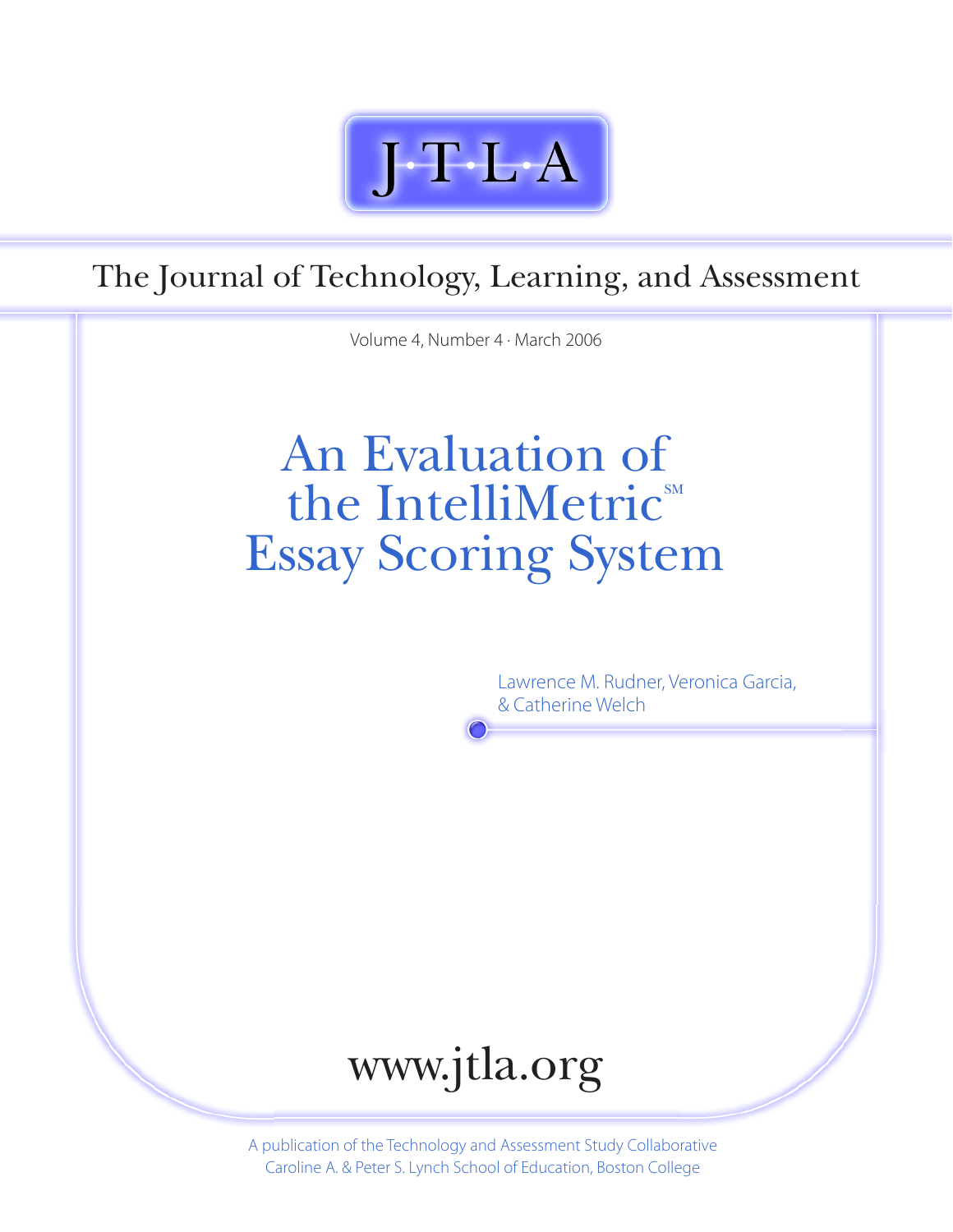

Volume 4, Number 4

### An Evaluation of the IntelliMetric<sup>M</sup> Essay Scoring System

Lawrence M. Rudner, Veronica Garcia, & Catherine Welch

Editor: Michael Russell russelmh@bc.edu Technology and Assessment Study Collaborative Lynch School of Education, Boston College Chestnut Hill, MA 02467

Copy Editor: Kevon R. Tucker-Seeley Design: Thomas Hoffmann Layout: Aimee Levy

JTLA is a free on-line journal, published by the Technology and Assessment Study Collaborative, Caroline A. & Peter S. Lynch School of Education, Boston College.

Copyright © 2006. Graduate Management Admission Council® (GMAC®). Permission is hereby granted to copy any article provided that the Graduate Management Admission Council® (GMAC®) is credited and copies are not sold.

This article has been peer reviewed and printed with permission from the Graduate Management Admission Council® (GMAC®) to the Journal of Technology, Learning, and Assessment (JTLA).

### **Preferred citation:**

Rudner, L. M., Garcia, V., & Welch, C. (2006). An Evaluation of the IntelliMetric<sup>SM</sup> Essay Scoring System. *Journal of Technology, Learning, and Assessment, 4*(4). Available from http://www.jtla.org

### **Abstract:**

This report provides a two-part evaluation of the IntelliMetric $\mathbb{S}^{M}$  automated essay scoring system based on its performance scoring essays from the Analytic Writing Assessment of the Graduate Management Admission Test™ (GMAT™). The IntelliMetric system performance is first compared to that of individual human raters, a Bayesian system employing simple word counts, and a weighted probability model using more than 750 responses to each of six prompts. The second, larger evaluation compares the IntelliMetric system ratings to those of human raters using approximately 500 responses to each of 101 prompts. Results from both evaluations suggest the IntelliMetric system is a consistent, reliable system for scoring AWA essays with a perfect + adjacent agreement on 96% to 98% and 92% to 100% of instances in evaluations 1 and 2, respectively. The Pearson *r* correlations of agreement between human raters and the IntelliMetric system averaged .83 in both evaluations.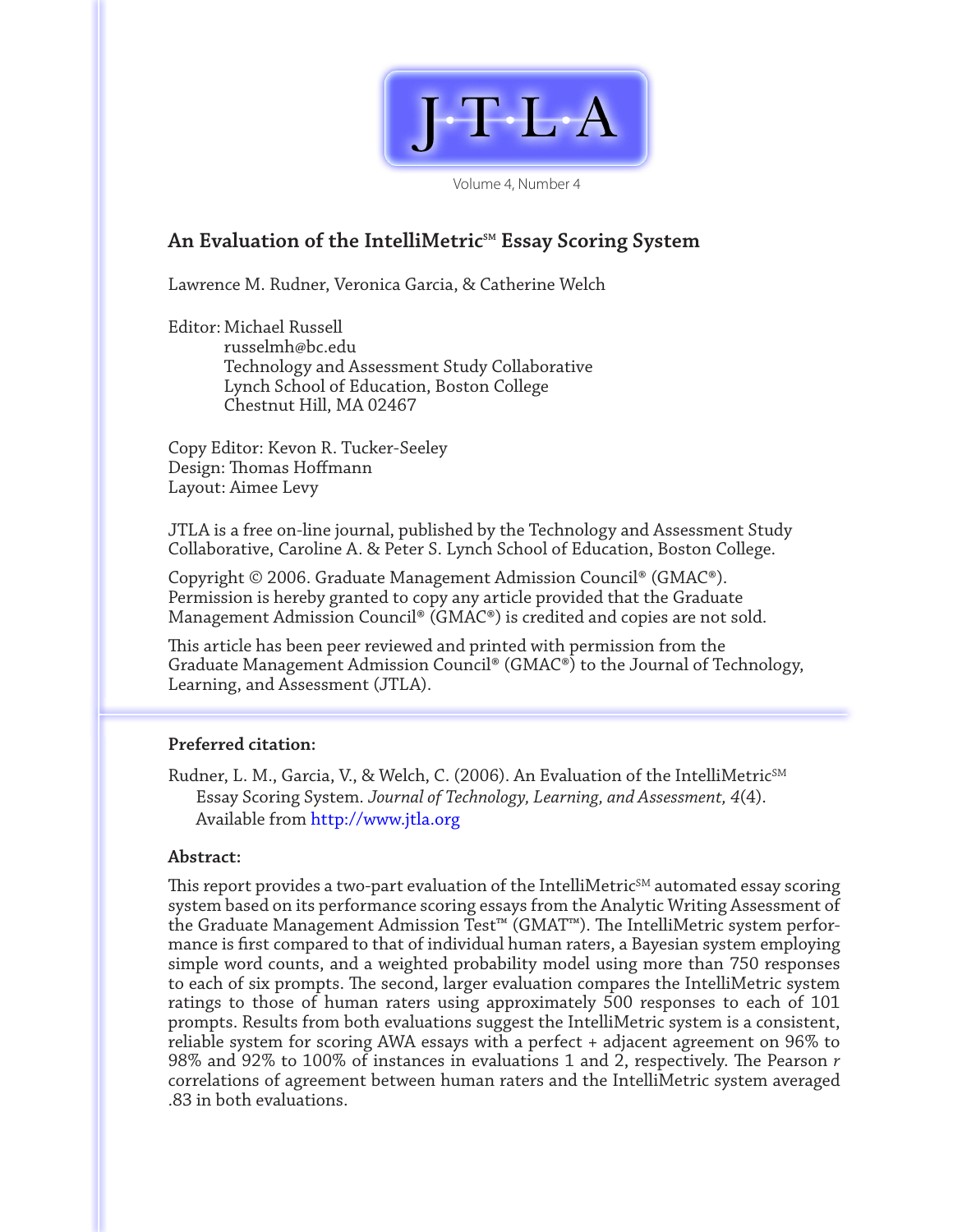

# **An Evaluation of the IntelliMetric**SM **Essay Scoring System**

Lawrence M. Rudner & Veronica Garcia Graduate Management Admission Council Catherine Welch Assessment Innovations at ACT, Inc.

# **Introduction**

The Graduate Management Admission Council® (GMAC®) has long benefited from advances in automated essay scoring. When GMAC adopted ETS® e-rater® in 1999, the Council's flagship product, the Graduate Management Admission Test® (GMAT®), became the first largescale assessment to incorporate automated essay scoring. The change was controversial at the time (Iowa State Daily, 1999; Calfee, 2000). Though some may still find it controversial, automated essay scoring is now widely accepted as a tool to complement, but not replace, expert human raters.

Starting in January 2006, ACT, Inc. will be responsible for GMAT test development and scoring, and a new automated essay scoring system will be utilized in conjunction with the ACT™ contract. ACT included the IntelliMetric Essay Scoring System of Vantage Learning as part of their initial proposal. Before approving the Vantage subcontract, GMAC wanted assurance that the IntelliMetric (IM) system could reasonably approximate the scores provided by human raters on the GMAT Analytic Writing Assessment.

This paper provides an overview of the GMAT Analytic Writing Assessment and part of the results of an evaluation of the IntelliMetric system. The evaluation is twofold. An initial evaluation examines the performance of the IntelliMetric system based on a sample of responses to six essays. Results for the IntelliMetric system are compared to individual human raters, a primitive Bayesian system using simple word counts, and a weighted probability model. A second evaluation is based on the comprehensive system reliability demonstration presented by Vantage to both ACT and GMAC. This second evaluation relies solely on comparisons to scores calculated by human raters, as such agreement will be the prime measure of performance during operational use of the IntelliMetric system in 2006.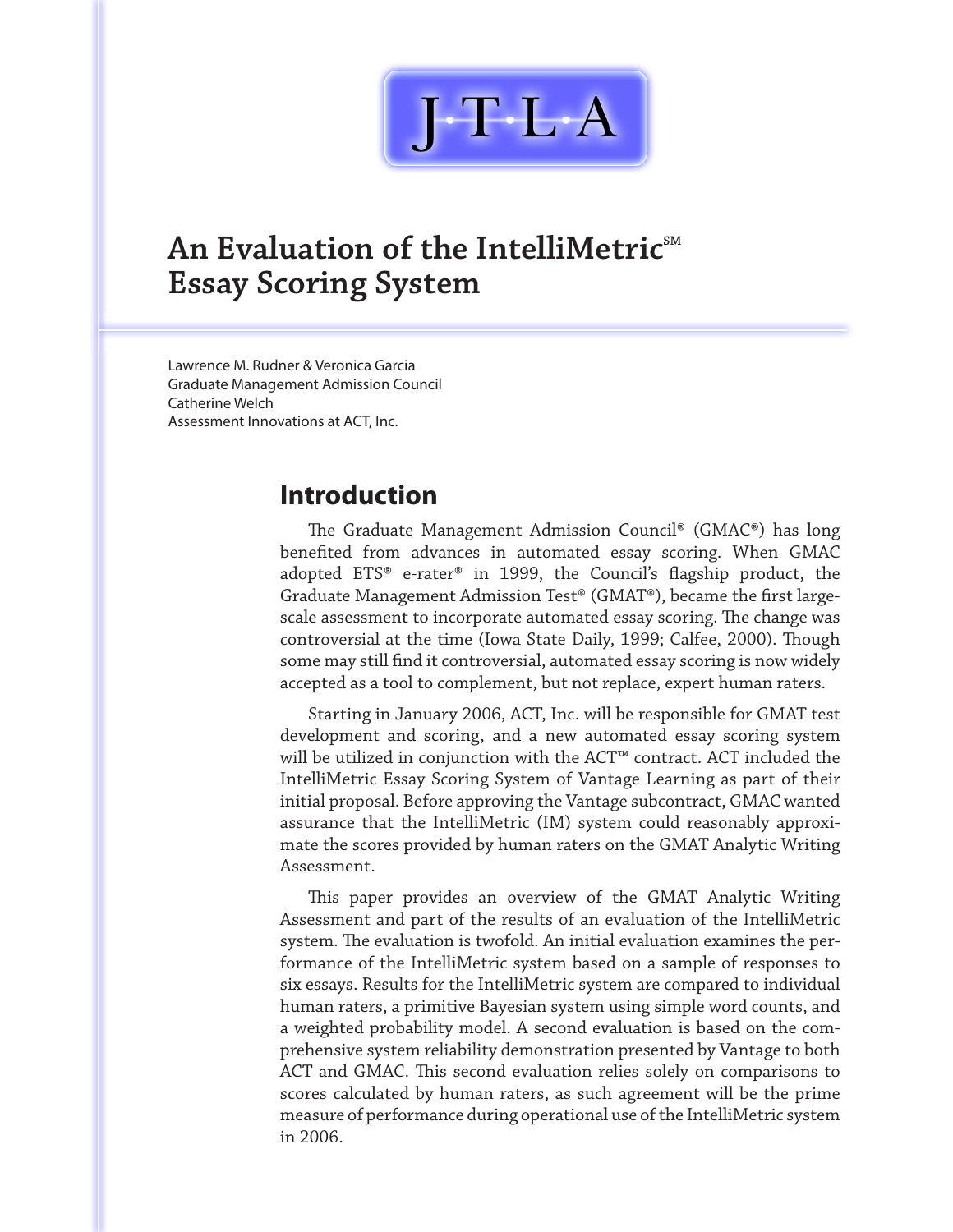## $\overline{4}$

# **Background**

### **The GMAT Analytic Writing Assessment**

The Analytical Writing Assessment (AWA) is designed as a direct measure of the test taker's ability to think critically and communicate ideas. The AWA consists of two 30-minute writing tasks—Analysis of an Issue and Analysis of an Argument.

For Analysis of an Issue prompts, the examinee must analyze a given issue or opinion and explain their point of view on the subject by citing relevant reasons and/or examples drawn from experience, observations, or reading.

For Analysis of an Argument prompts, the examinee must read a brief argument, analyze the reasoning behind it, and then write a critique of the argument. In this task, the examinee is not asked to state her opinion, but to analyze the one given. The examinee may, for example, consider what questionable assumptions underlie the thinking, what alternative explanations or counterexamples might weaken the conclusion, or what sort of evidence could help strengthen or refute the argument.

For both tasks, the examinee writes her response on the screen using rudimentary word-processing functions built into the GMAT test driver software. Scratch paper or erasable noteboards are provided at the test center for use by examinees in planning their responses. Because there is no one right answer, all GMAT prompts are available on-line for candidates to review prior to taking the test.

Prompts are initially scored by two human raters following detailed scoring rubrics. If the two reviewers differ by more than one score point on a 0 to 6 point scale, a third reader adjudicates scores. Once a sufficient number of responses to a given prompt have been hand-scored, an automated essay scoring model is developed and evaluated for the prompt. If an acceptable model can be formulated, the automated system replaces one of the two human raters. The automated essay scoring system can be viewed as an amalgamation of all the human raters who have scored the item, and use of automated essay scoring can be viewed as a check on the human rater.

Studies of the reliability and consistency of AWA prompt scoring by either human raters or automated systems raise the related issue of the validity of the AWA prompts themselves in predicting viable candidacy for graduate management education, one of the original goals in adding the AWA section to the GMAT exam. Perhaps not unexpectedly, studies conducted through the Validity Study Service at GMAC have found that, as an individual element, AWA scores tend to be the least predictive GMAT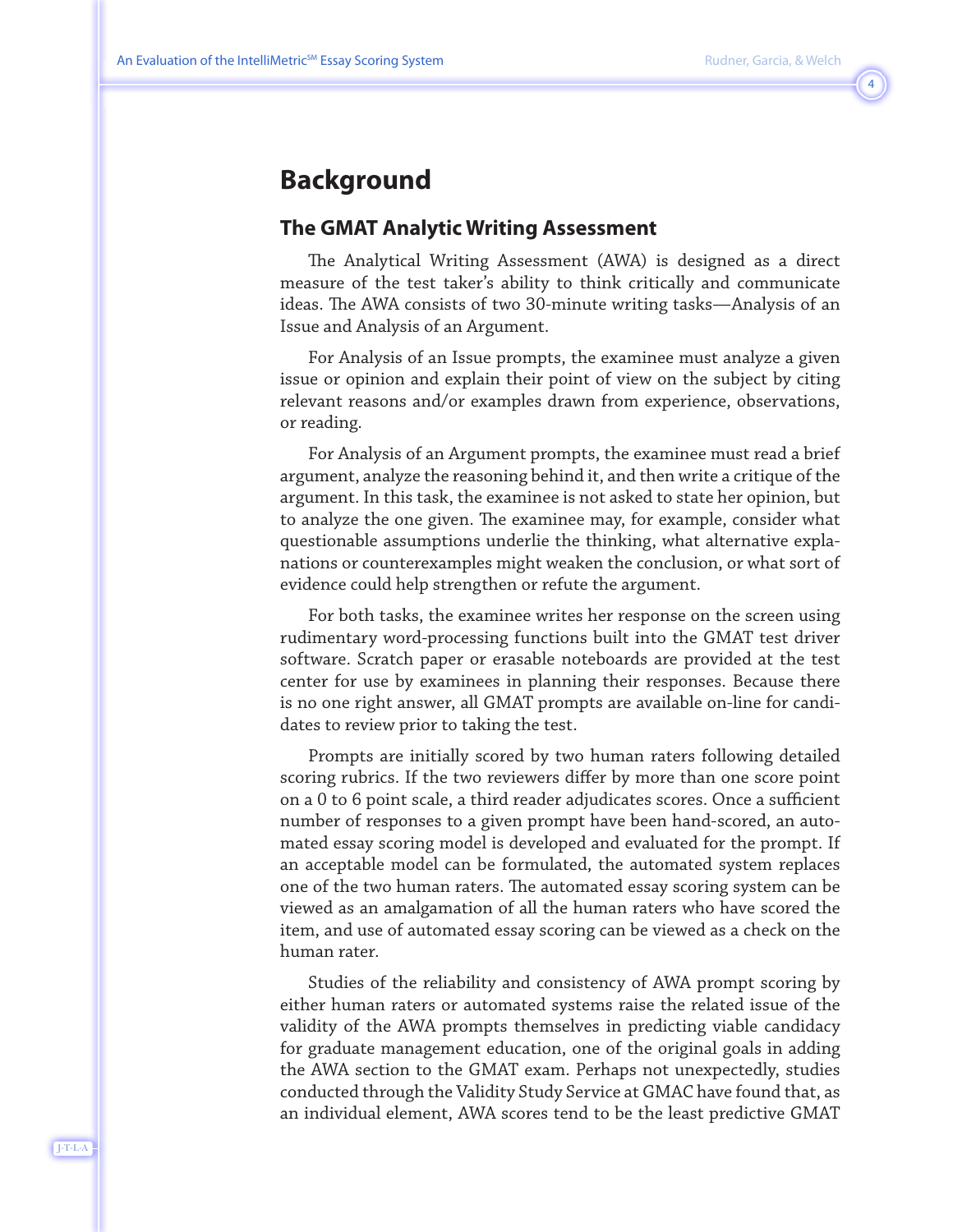$\overline{\phantom{a}}$ 

score. Although there are many programs where GMAT AWA out predicts GMAT Quant, a summary of validity data from 277 studies conducted from 1997-2004 found a mean predictive validity value for the AWA score of .184 with an interquartile range of .101 to .277. In contrast, the mean validity coefficients for Verbal and Quantitative scores are .323 and .331, respectively (Talento-Miller & Rudner, 2005). However, when the AWA scores are used in combination with Verbal, Quantitative, and Undergraduate Grade Point Average, the mean predictive validity is an impressive .513.

### **Essay Scoring Approaches**

Interest and acceptance of automated essay scoring appears to be growing, as is evident in the increasing number of references in the academic media over the last few years. In January 2005, one on-line bibliography contained 175 references to machine scoring (Haswell, 2005). A recent book by Shermis and Burstein (2003), the first to focus entirely on automated essay scoring and evaluation, provides descriptions of all the major approaches (see reviews by Rudner, 2004; Myford, 2004). An on-line summary of several approaches is also provided by Valenti, Neri and Cucchiarelli (2003).

Despite the number of approaches available, the basic procedure is the same. A relatively large set of pre-scored essays responding to one prompt are used to develop or calibrate a scoring model for that prompt. Once calibrated, the model is applied as a scoring tool. Models are then typically validated by applying them to a second, but independent, set of pre-scored items.

The following is a description of the three approaches used in this paper. The first approach, that of the IntelliMetric system, is a true automated scoring system. The other two provide a basis for comparison in the initial evaluation of the IntelliMetric system. The Bayesian approach used in this evaluation employs only simple word counts in building a model. The probability approach is simple random draws from the AWA score distribution, which provides a comparison with chance. All three evaluations compare the IntelliMetric system with scores generated from human raters, which will be the measure of performance during operational use.

### The IntelliMetric System

Since first developing the IntelliMetric essay scoring engine in 1998, Vantage Learning has applied their patented technology to become one of the lead providers of writing instruction and automated essay scoring service. Vantage's online, portfolio-based writing instruction program, MY Access!™, which is based on the IntelliMetric system, is widely used in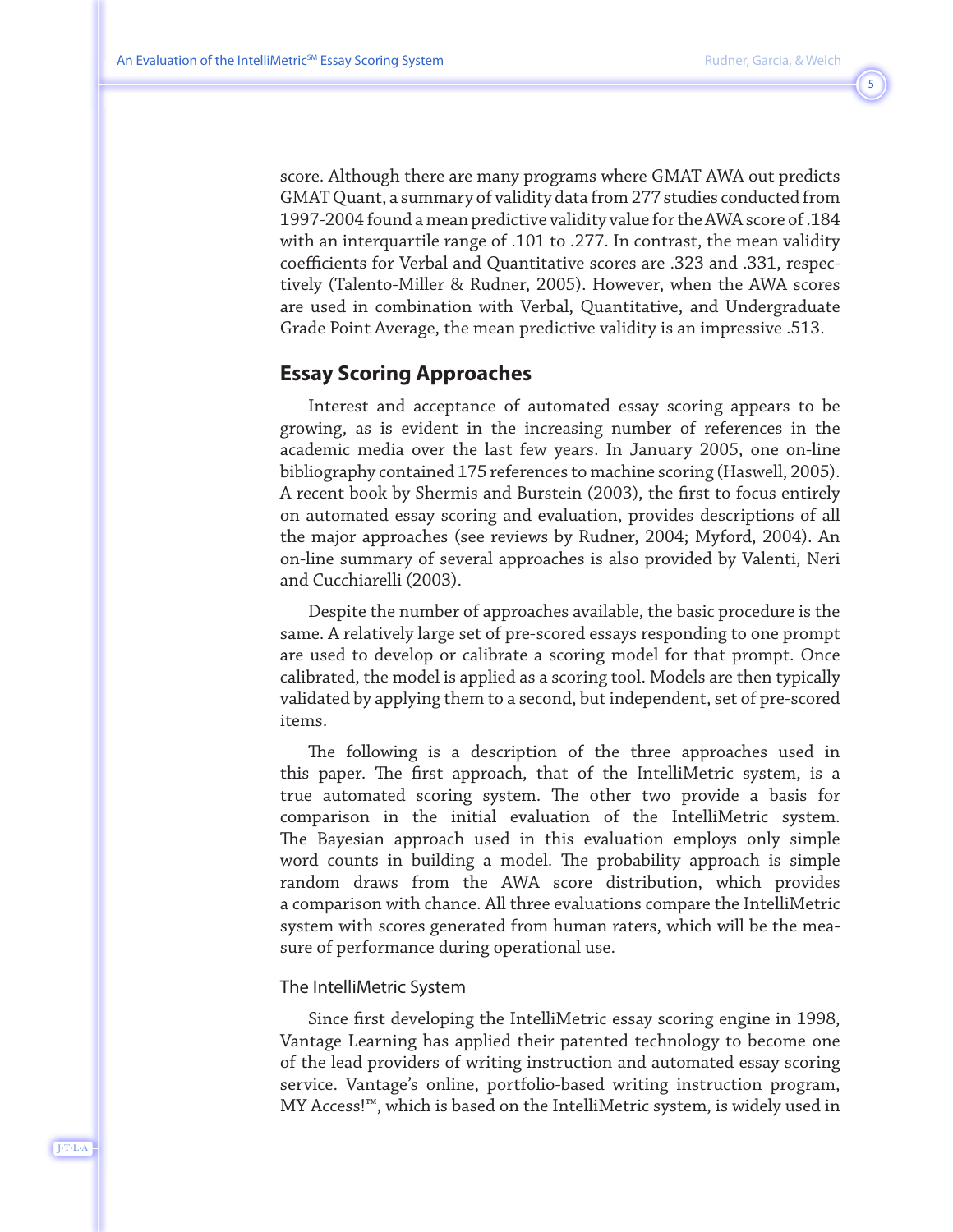$6\overline{6}$ 

classrooms and has won numerous awards for innovation, including two Codie® awards in 2005 and finalist nominations for the previous two years. The automated essay system is used in several states, including California, Pennsylvania, Massachusetts, Virginia, Oregon, and Texas; as well as several major testing companies, including The College Board, ACT, Harcourt Assessment, Inc., CTB/McGraw Hill, and Thomson Learning. Microsoft®, Apple® Computer, AOL®, and Sun Microsystems® also license Vantage technology.

Vantage's corporate strategy is to protect the IntelliMetric system, one of their primary intellectual assets, by treating details of the technology as a proprietary trade secret. The chapter by Vantage in the Shermis and Burstein (2003) book describes only the general concepts of the technology behind their product.

While the IntelliMetric system continues to be protected by various patents and many details remain trade secrets, a recent paper by Elliot and Mikulas (2004) provides a great deal of insight into the logic of the IntelliMetric system. Text is parsed to flag the syntactic and grammatical structure of the essay. Each sentence is tagged with regard to parts of speech, vocabulary, sentence structure, and concept expression. Several patented technologies are then applied to examine the text using a variety of techniques, including morphological analysis, spelling recognition, collocation grammar, and word boundary detection. A 500,000 unique word vocabulary and 16 million word concept net are employed at this stage of the analysis. More than 500 linguistic and grammatical features are tagged.

After the tagging, the data is coded to support computation of multiple mathematical models. Each model associates features extracted from the text with the scores assigned in the training set. The models differ in their mathematical form and with respect to the included variables. The IntelliMetric system employs a proprietary optimization technique to integrate the information from the different models to yield a single assigned score. Vantage views the use of multiple mathematical models as analogous to using multiple judges.

#### Simple Word Counts

There is a collection of well-developed literature and several commercial applications using Bayes Theorem in text classification (c.f. Mitchell, 1997). Applied to essay scoring, the concept is to identify the words or phrases most closely associated with each essay score. The training essays are used to compute the conditional probabilities of each word being associated with each score group. Applied to text classification, calibration data sets typically have at least 1,000 cases.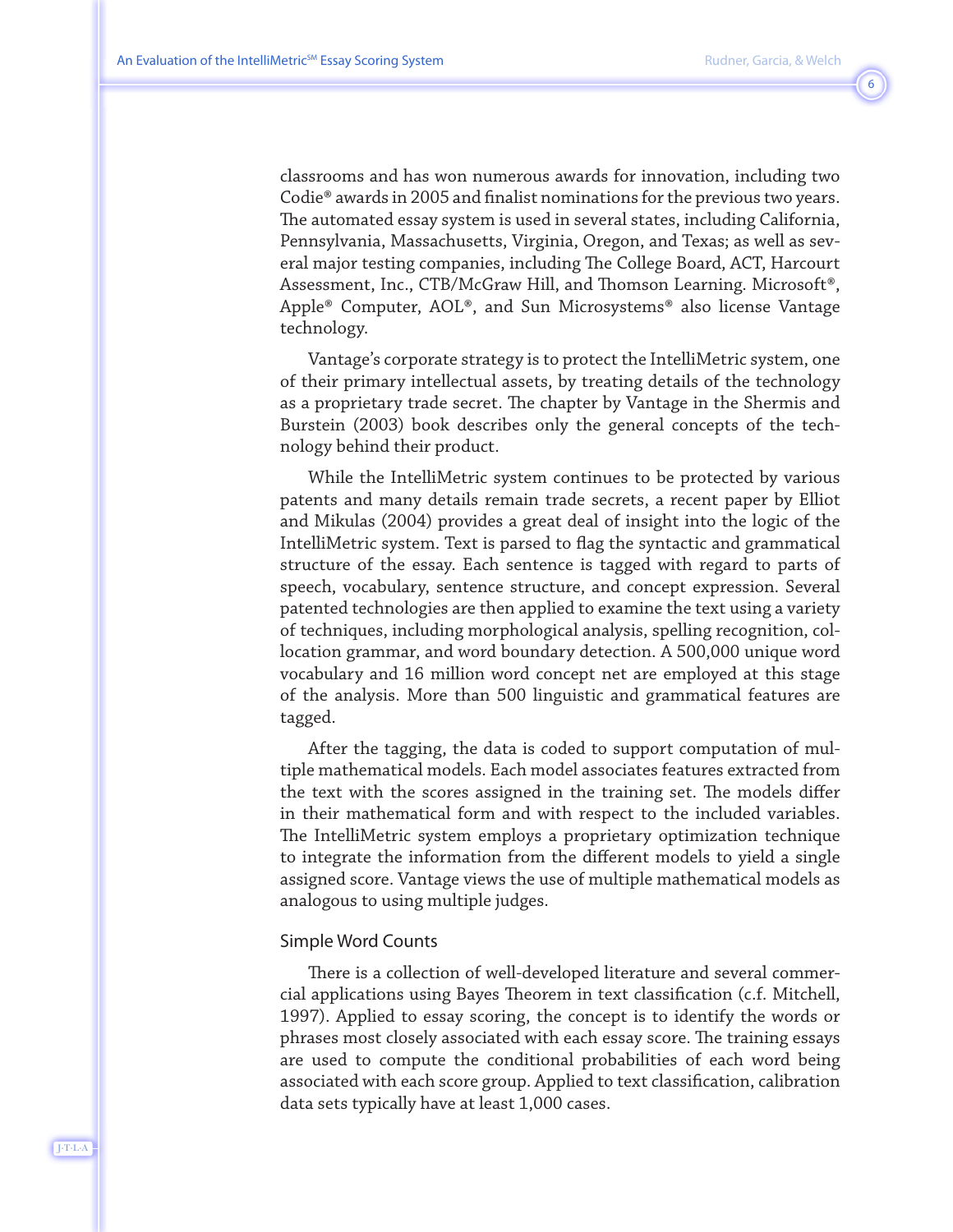Each new essay is evaluated as the product of the probabilities of the presence or absence of each calibrated word in the essay. The score category with the highest posteriori probability is assigned to the new essay. Rudner and Liang (2001) found that with the right combination of options and a large calibration data set, this approach was able to correctly classify 80% of the tested essays into one of two groups.

The model was applied using the public domain software BETSY— Bayesian Essay Test Scoring sYstem, available at http://edres.org/Betsy. Although BETSY provides a range of options, only simple word counts were used in this examination.

### Probabilistic Modeling

An evaluation of the GMAT AWA prompts by ACT (2004) found that the distribution of scores were almost identical for each prompt with 87% of the candidates obtaining scores of 3, 4, or 5. The probabilistic model approach assigned scores to each essay by randomly drawing a score from the AWA frequency distribution used to provide the most recent norming information.

# **Investigation 1: Initial Analysis on Six AWA Prompts**

### **Method**

A sample of essays responding to three Analysis of an Argument prompts and three Analysis of an Issue prompts formed the basis for this analysis. For each prompt, approximately 270 essays were tagged as training essays and 500 essays were tagged for the validation sets.

In order to test the ability of the scoring software to detect common "cheating" techniques, 13 essays were fabricated and added to the 500 responses in the validation sets for each prompt. Five essays were off-topic and written in response to a different prompt of the same type (*Issues or Arguments*). Five essays were off-topic and written in response to a different prompt of a different type. One essay was a simple repetition of the entire prompt. Another essay consisted of multiply repeated text, and the final fabricated essay was approximately half a genuine response and half a repetition of the prompt.

The fabricated response essays were randomly inserted into the validation files among the other 500 essays and randomly assigned IDs that were consistent with the IDs of the surrounding essays.

The essays were then sent to Vantage for scoring. The transmitted CD-ROM contained two folders for each prompt—one named *Training* and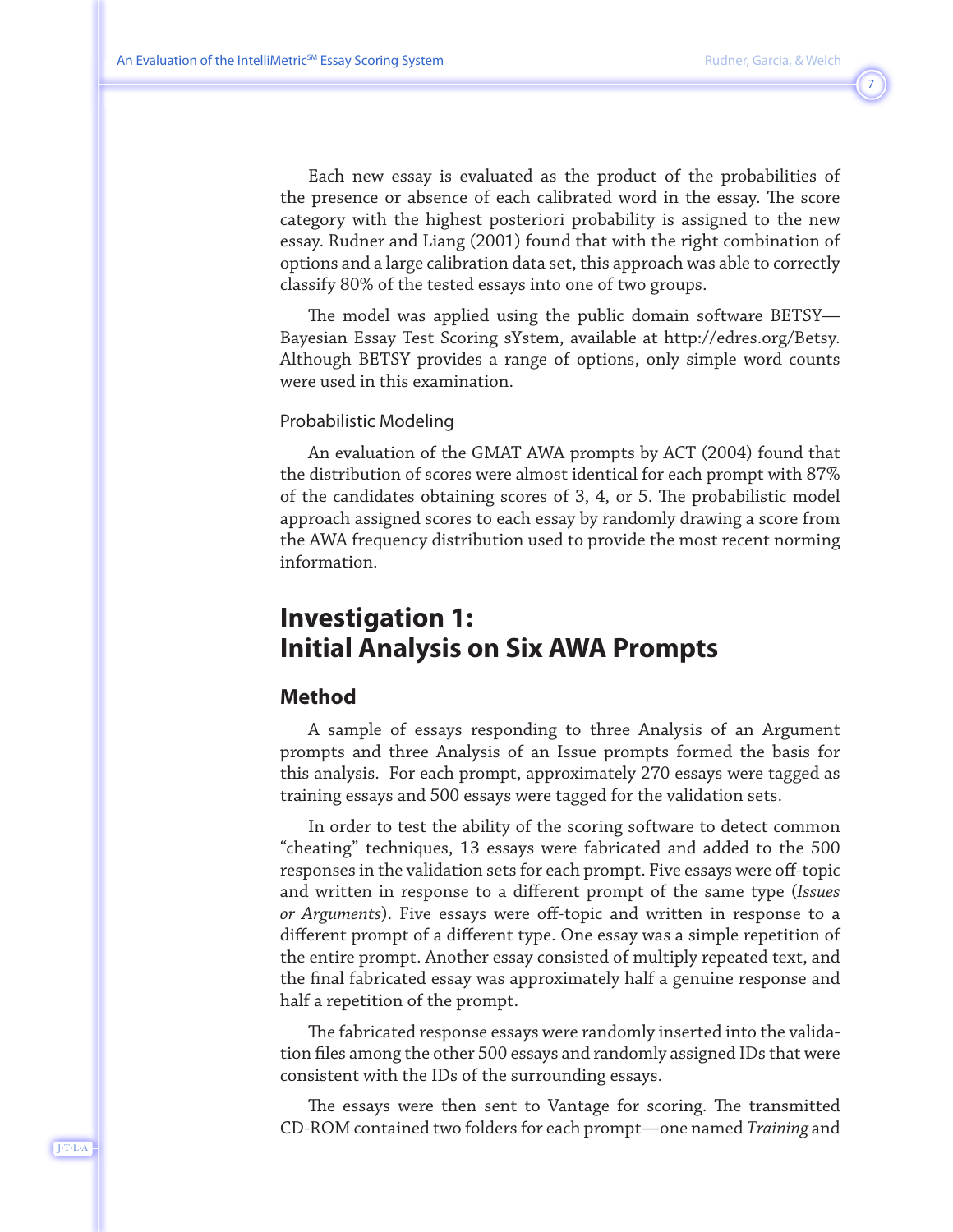$\sqrt{8}$ 

the other named *Validation*. The files within the Training folders contained approximately 270 essays along with two ratings per essay. The essays in the Validation folder had no ratings. The task for Vantage was to model each of the prompts using the essays in the Training folder, blindly apply the models to each of the essays in the Validation folder, and then send computer assigned scores for each.

Score ratings provided by Vantage's IntelliMetric system (IM) were compared to the original reader-assigned ratings, the Bayesian system based on word frequency (COUNTS), and weighted random numbers representing chance accuracy (PROB).

Two human ratings, and occasionally a third adjudicated rating, were available in the original data. The human rating used for comparison to the automated essay score was selected randomly from Rater 1 and Rater 2, unless there was a third rater, in which case the third rating was used.

Analyses for each prompt include the following:

- Agreement Statistics (cross tables of ratings assigned, perfect, adjacent, discrepant, and perfect + adjacent agreement counts and percentages)
- Descriptive Statistics (rating means and standard deviations)
- Correlation Analysis (Pearson correlation coefficients)

For a baseline, a similar analysis was done for the original human rating 1 versus human rating 2, COUNTS, and PROB. In addition, a check was done on whether each of the fabricated essays was flagged appropriately.

### **Results**

#### Scoring

Summary results of the scoring by IM, COUNTS, and PROB using the 500 validation essays for each prompt are shown in Tables 1 to 6. Table 1 provides a summary of the agreement statistics across the six GMAT prompts (three Arguments and three Issues) for each of the scoring models. Table 2 provides a comparison of mean scores for Rater 1 and Rater 2 from the original baseline data. Tables 3 to 6 provide a comparison of mean scores from each of the automated scoring engines to the original scores. Effect sizes are also included in Tables 2 to 6.

Table 1 indicated that the percent of perfect + adjacent agreement ranged from .94 to .98 over the six prompts using the original Rater 1 and Rater 2 data. The average Pearson correlation over the six prompts was .830. Rater 1 and Rater 2 had an average discrepancy of .041 across the six prompts, resulting in slightly more than 4% of the scores needing adjudication.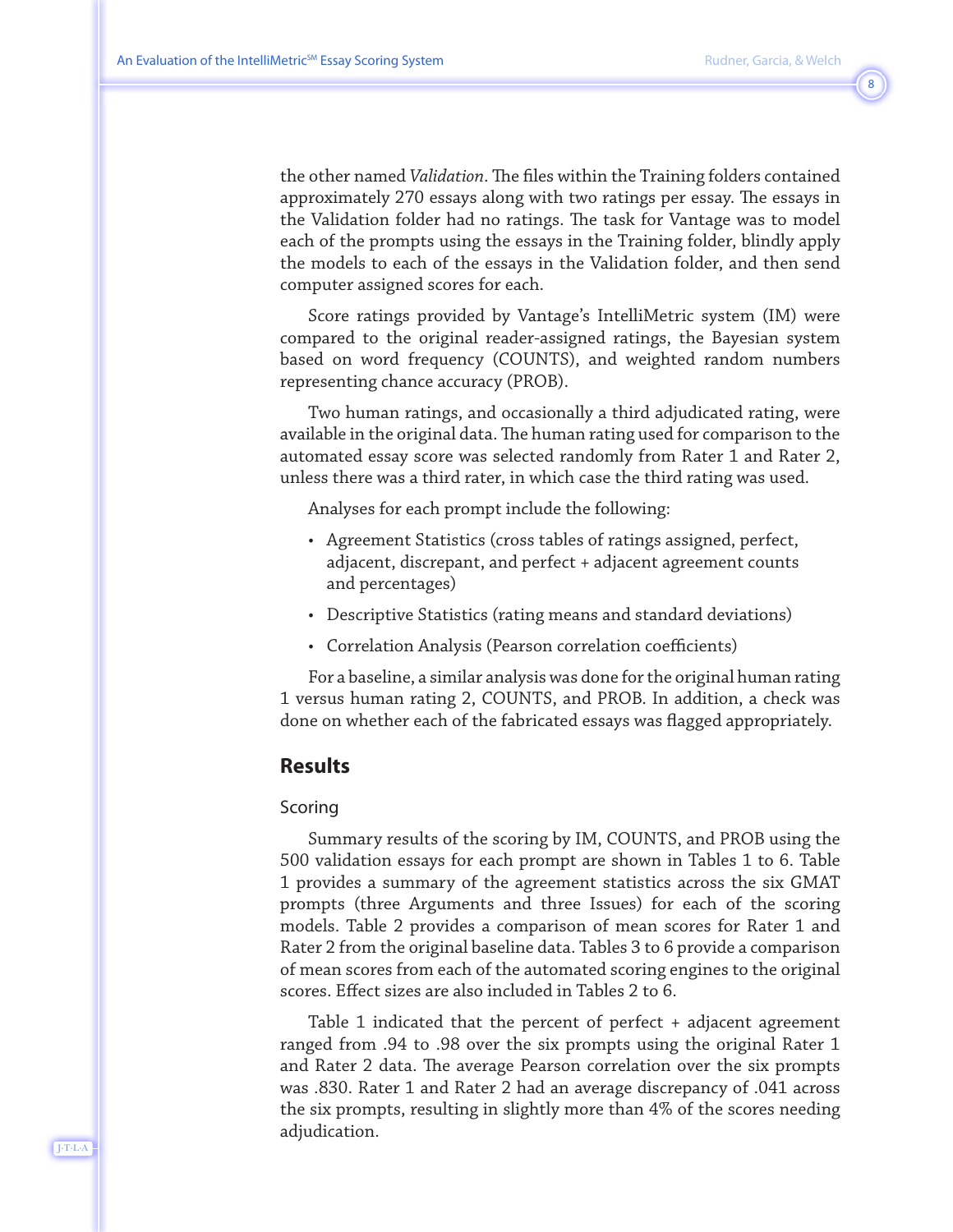$\overline{9}$ 

For the six GMAT prompts, the perfect + adjacent agreement, perfect agreement, and Pearson correlations for the IntelliMetric system were extremely close, and occasionally better, than the corresponding values for two human readers. The values of these statistics were also much higher for IM than they were for simple word counts and weighted random draws. The percent of perfect + adjacent agreement of IM ranged from .96 to .98 over the six prompts, with a slightly higher average than two human readers. The Pearson correlation calculated using IM differed from the Pearson correlation calculated using Original scores by no more than .03 for any single prompt. The IM average Pearson correlation over the six prompts was .833, the same as the Original average. IM had an average discrepancy (more than 2 point difference) of .032 across the six prompts. This would result in a little more than 3% of the scores needing adjudication

### **Table 1: Summary of Agreement Statistics with the Original Reader Scores for Six GMAT Prompts**

|                |                | <b>Prompt IDs</b> | <b>Original</b> | Vantage |               |             |
|----------------|----------------|-------------------|-----------------|---------|---------------|-------------|
| Prompt         | <b>Content</b> | <b>Comparison</b> | <b>Reader</b>   | IM      | <b>COUNTS</b> | <b>PROB</b> |
|                |                | Perfect           | .56             | .54     | .31           | .28         |
| 1              | Argument       | Perf + Adj        | .94             | .96     | .73           | .71         |
|                |                | Pearson           | .79             | .80     | .53           | $-.02$      |
|                |                | Perfect           | .54             | .54     | .31           | .27         |
| $\overline{2}$ | Argument       | Perf + Adj        | .95             | .98     | .75           | .72         |
|                |                | Pearson           | .81             | .84     | .51           | $-.04$      |
|                | Argument       | Perfect           | .56             | .54     | .29           | .27         |
| 3              |                | Perf + Adj        | .96             | .96     | .72           | .72         |
|                |                | Pearson           | .83             | .82     | .39           | .03         |
|                | Issue          | Perfect           | .62             | .62     | .24           | .28         |
| 4              |                | Perf + Adj        | .96             | .98     | .70           | .73         |
|                |                | Pearson           | .85             | .87     | .41           | .03         |
|                |                | Perfect           | .59             | .60     | .31           | .27         |
| 5              | Issue          | Perf + Adj        | .98             | .98     | .73           | .71         |
|                |                | Pearson           | .85             | .84     | .43           | $-.04$      |
|                |                | Perfect           | .59             | .55     | .30           | .29         |
| 6              | Issue          | Perf + Adj        | .97             | .96     | .77           | .74         |
|                |                | Pearson           | .85             | .83     | .48           | .07         |

Perf + Adj = Perfect + Adjacent Agreement

Original Reader: Agreement between Original Rater 1 and Rater 2

Vantage IM: Agreement of Vantage's IntelliMetric system with Original Readers

COUNTS: Agreement of Bayesian system based on word frequency with Original Readers

PROB: Agreement of weighted random number (chance accuracy)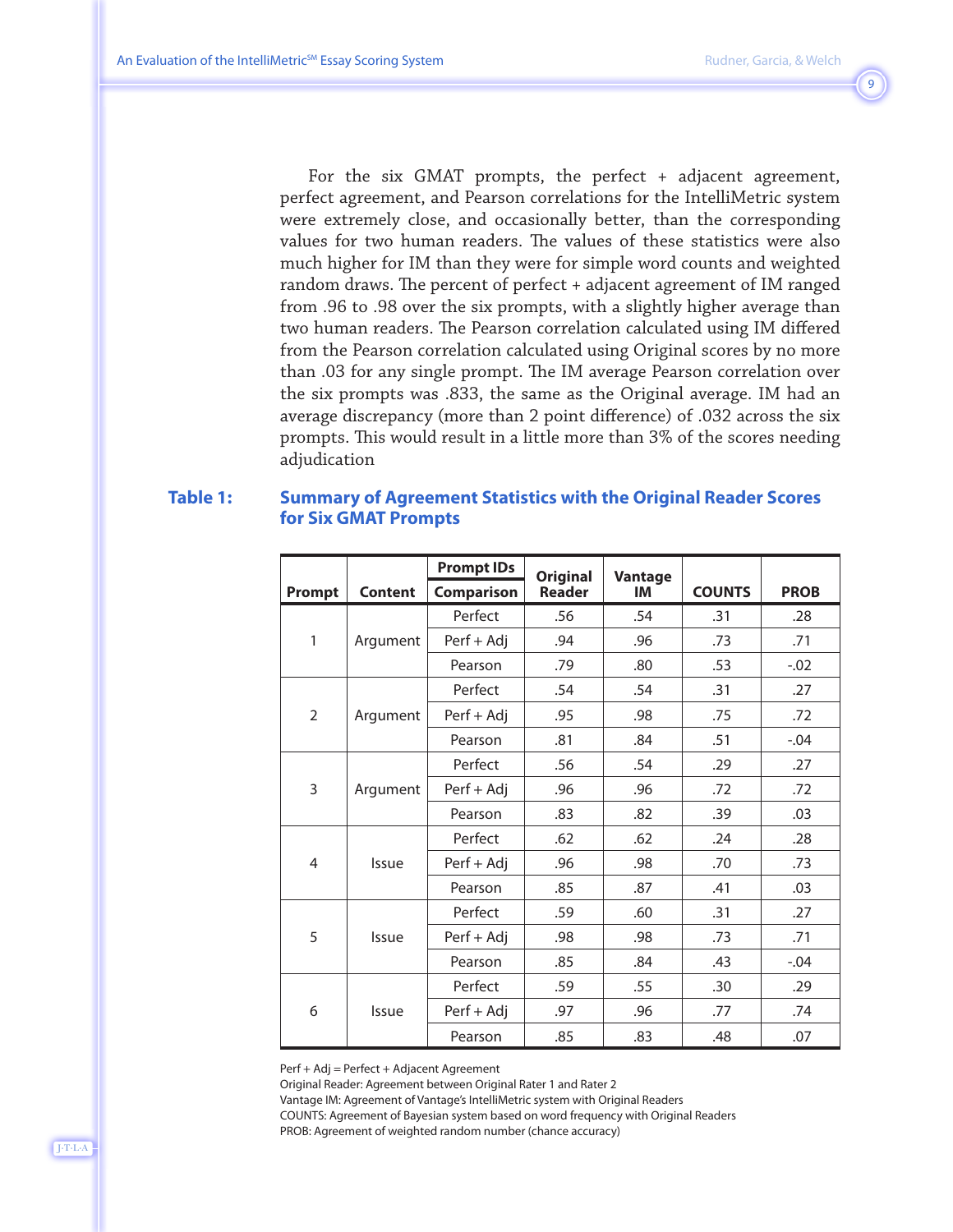Table 2 provides a baseline comparison with two human readers. Rater 1 mean scores were not meaningfully different compared to Rater 2 mean scores for each of the six essays. Effect sizes ranged from .01 to .06.

### **Table 2: Rater 1 Mean Scores Compared to Rater 2 Mean Scores**

|                | Rater 1     |      | Rater <sub>2</sub> |      |                    |
|----------------|-------------|------|--------------------|------|--------------------|
| Prompt         | <b>Mean</b> | S.D. | <b>Mean</b>        | S.D. | <b>Effect Size</b> |
|                | 3.54        | 1.26 | 3.56               | 1.29 | .02                |
| $\overline{2}$ | 3.55        | 1.29 | 3.49               | 1.25 | .05                |
| 3              | 3.57        | 1.24 | 3.53               | 1.30 | .03                |
| 4              | 3.55        | 1.29 | 3.60               | 1.28 | .04                |
| 5              | 3.55        | 1.26 | 3.56               | 1.25 | .01                |
| 6              | 3.59        | 1.24 | 3.51               | 1.30 | .06                |

The mean scores provided by IM, as shown in Table 3, were slightly higher than the Original scores for each of the six essays. While the effect sizes are small, ranging from .08 to .15, the fact that the IM means were higher for all six essays raises the possibility that their might be a slight upward bias, albeit minimal, with IM scores. (Investigation 2 of this paper presents data with positive and negative effect sizes, reducing concern in this area.)

#### **Table 3: Vantage Mean Scores Compared to Original Reader Mean Scores**

|        | Vantage     |      | <b>Original Reader</b> |      |                    |
|--------|-------------|------|------------------------|------|--------------------|
| Prompt | <b>Mean</b> | S.D. | Mean                   | S.D. | <b>Effect Size</b> |
|        | 3.70        | 1.51 | 3.53                   | 1.58 | .11                |
| 2      | 3.66        | 1.59 | 3.53                   | 1.60 | .08                |
| 3      | 3.77        | 1.50 | 3.54                   | 1.62 | .15                |
| 4      | 3.73        | 1.57 | 3.57                   | 1.69 | .10                |
| 5      | 3.71        | 1.44 | 3.57                   | 1.55 | .09                |
| 6      | 3.70        | 1.56 | 3.52                   | 1.59 | .11                |

Table 1 showed that simple word counts do not adequately replicate the scores provided by human raters. The percent of perfect + adjacent agreement ranged from .70 to .77 over the six prompts using the COUNTS model. The Pearson correlation calculated using COUNTS differed from the Pearson correlation calculated using Original scores by as much as .44. The COUNTS average Pearson correlation over the six prompts was .458 compared to the Original average of .830. COUNTS had an average discrepancy of .268 across the six prompts. This would result in nearly 27% of the scores needing adjudication.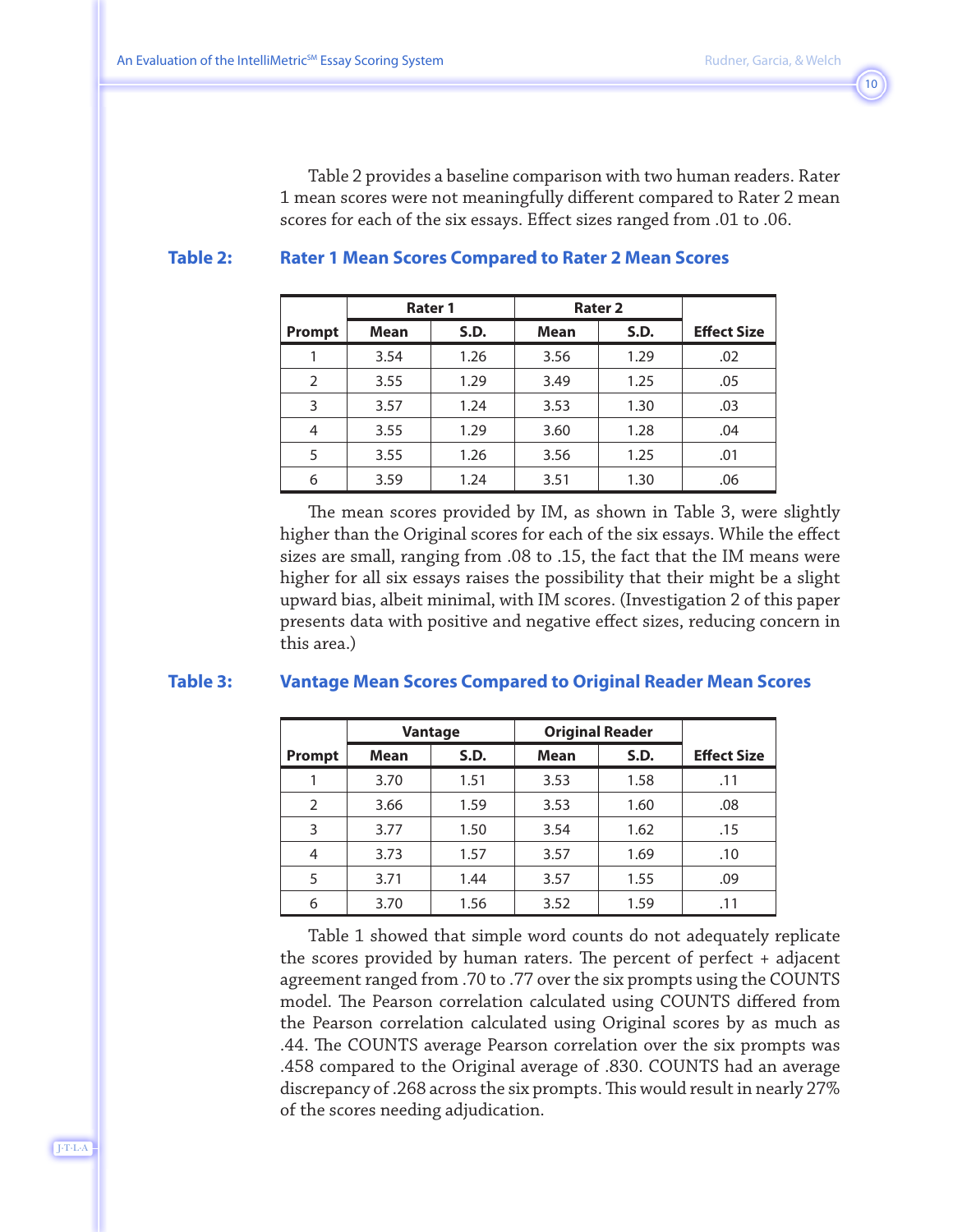Table 4 shows that the mean scores provided by COUNTS were much higher than the Original scores for each of the six essays with effect sizes ranging from .33 to .67.

### **Table 4: COUNTS Mean Scores Compared to Original Reader Mean Scores**

|                | <b>COUNTS</b> |      | <b>Original Reader</b> |      |                    |
|----------------|---------------|------|------------------------|------|--------------------|
| Prompt         | <b>Mean</b>   | S.D. | <b>Mean</b>            | S.D. | <b>Effect Size</b> |
|                | 4.32          | 1.04 | 3.53                   | 1.58 | .60                |
| $\overline{2}$ | 4.05          | 1.22 | 3.53                   | 1.60 | .37                |
| 3              | 4.31          | .77  | 3.54                   | 1.62 | .64                |
| $\overline{4}$ | 4.45          | .87  | 3.57                   | 1.69 | .69                |
| 5              | 4.23          | 1.10 | 3.57                   | 1.55 | .50                |
| 6              | 4.19          | .99  | 3.52                   | 1.59 | .52                |

Table 1 also shows that IM and COUNTS are an improvement over weighted random draws. The percent of perfect + adjacent agreement ranged from .54 to .57 over the six prompts using the PROB model. The Pearson correlation calculated using PROB differed from the Pearson correlation calculated using the Original reader scores by as much as .74. The PROB average Pearson correlation over the six prompts was .142 compared to the Original reader average of .830. PROB had an average discrepancy of .449 across the six prompts, which would result in nearly 45% of the scores needing adjudication.

Table 5 shows that the mean scores provided by PROB were higher than the Original reader scores for each of the six essays with effect sizes ranging from .18 to .31. PROB modeled the distribution of scores across all essay responses. However, the sample used in this study did not follow that distribution.

### **Table 5: PROB Mean Scores Compared to Original Reader Mean Scores**

|               | <b>PROB</b> |      | <b>Original Reader</b> |      |                    |
|---------------|-------------|------|------------------------|------|--------------------|
| <b>Prompt</b> | <b>Mean</b> | S.D. | <b>Mean</b>            | S.D. | <b>Effect Size</b> |
|               | 3.82        | 1.03 | 3.53                   | 1.58 | .22                |
| 2             | 3.82        | 1.03 | 3.53                   | 1.60 | .22                |
| 3             | 3.82        | 1.03 | 3.54                   | 1.62 | .21                |
| 4             | 3.82        | 1.03 | 3.57                   | 1.69 | .18                |
| 5             | 3.82        | 1.03 | 3.57                   | 1.55 | .26                |
| 6             | 3.82        | 1.03 | 3.52                   | 1.59 | .31                |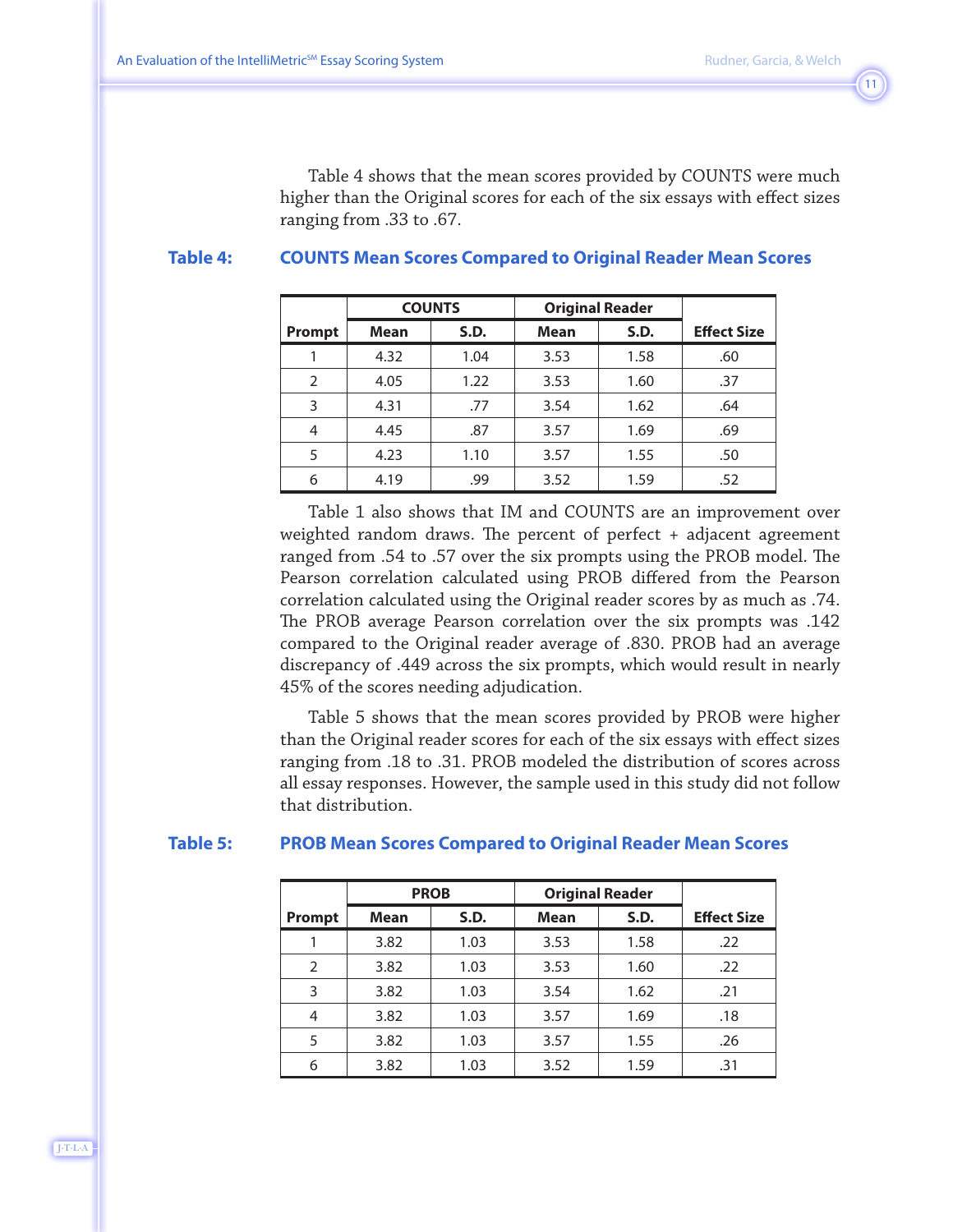Handling of Problematic Essays

Of the five types of "fabricated" responses, IM was able to consistently identify those labeled as copies (prompt given as the essay, repeated paragraphs, and half prompt half genuine), but the off-the-shelf model had difficulty identifying off-type and off-prompt essays.

The IntelliMetric system warning flags were numerous and specific, including flags for such things as "nonformal" words, violent language, "gobbledygook", and plagiarism. The Vantage summary of flagged items included, for each prompt, a listing of all flags by response ID and detailed listings of common text found among essays flagged with "copied prompt" and "plagiarism" flags.

With regard to the 78 fabricated responses deliberately planted into the calibration sets, the IntelliMetric system correctly identified every instance of fabricated essays involving copying, i.e., those in the "copied prompt," "repeated paragraphs," and "repeated prompt half genuine" categories. It did not fare as well on off-topic responses, but in defense of the IntelliMetric system, they were not instructed to flag off-topic essays and the issue was not part of the models they built for the evaluation.

### **Findings from Investigation 1**

Several conclusions can be clearly drawn.

- 1. The Vantage IntelliMetric system automated scoring system replicates the scores provided by human raters and produces superior perfect and adjacent agreement statistics for GMAT essays.
- 2. The IntelliMetric system is able to identify "copied" essays.
- 3. The IntelliMetric system is far superior to simple word counts or simple probability modeling.
- 4. Very few essays would need to be adjudicated if the IntelliMetric system were to be used to verify human ratings.

In this examination, the issue of off-topic responses was not fully evaluated. Because GMAC will use the IntelliMetric system as a check against a human rater and not as a primary scoring system, the issue of off-topic responses is not viewed as a serious problem. Off-topic responses will be flagged by the human reader. An issue that was uncovered in this evaluation is that the scores provided by the IntelliMetric system were slightly higher than those provided by human raters. The differences are quite tolerable (the effect size was .15 or less). Nevertheless, Vantage worked to address the issue in the release of the IntelliMetric system 9.3, and this is an area that Vantage will be investigating and that GMAC will be watching as the IntelliMetric system goes on-line.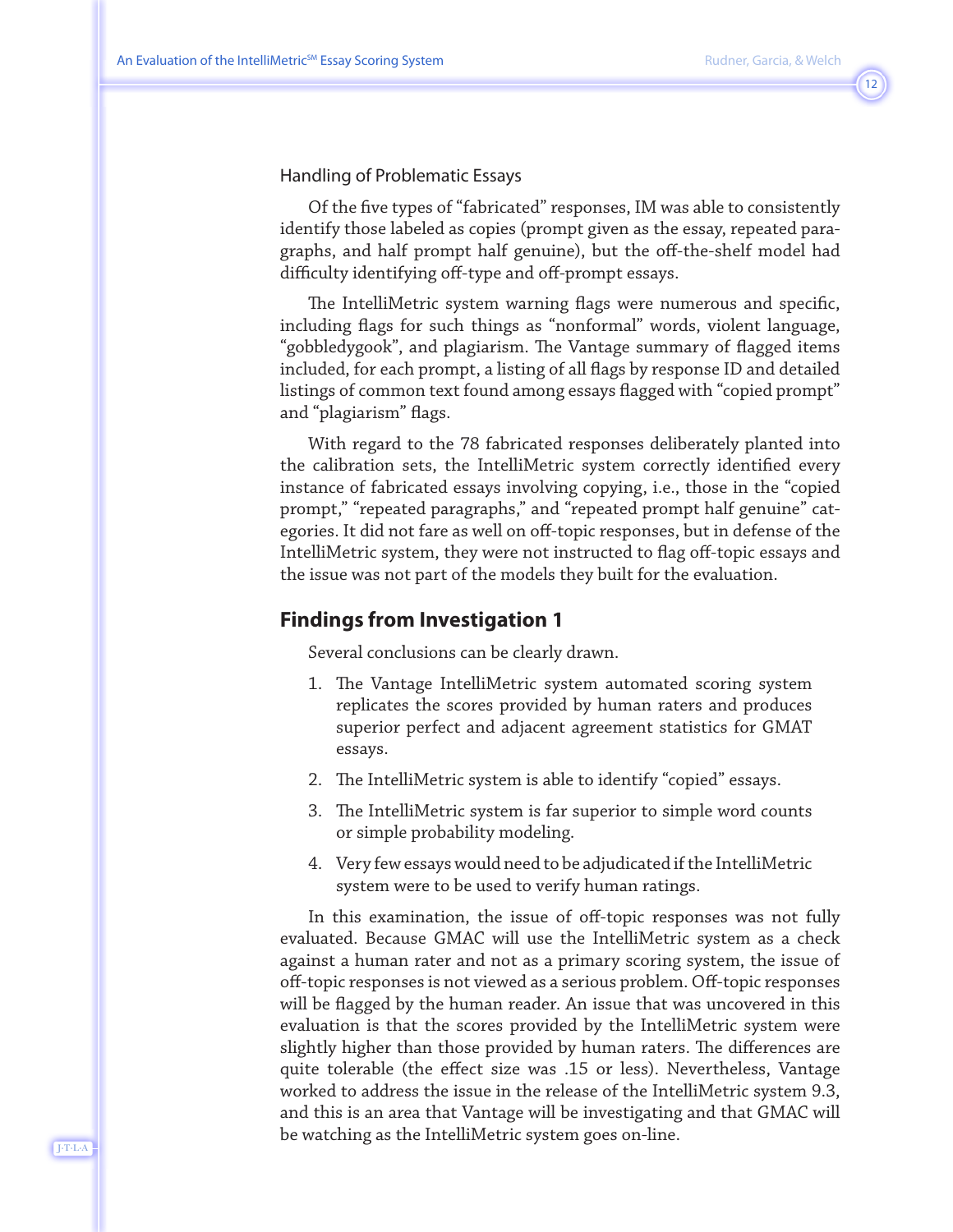# **Investigation 2: An Evaluation Using 101 AWA Prompts**

### **Method**

A second evaluation was conducted when the initial set of 101 operational AWA prompts was calibrated for field use. As with the previous evaluation, a training set was provided to create a unique scoring model for each prompt, this time using 400 essays per prompt. Upon completion of the training and creation of an IntelliMetric system scoring model for each prompt, the scoring model was then validated using a different set of 100 essays per prompt.

The evaluation included the following calculations: Comparison of Means, Agreement Analysis, Pearson R Correlation, and a Kern Index. For the Kern Index computation, a score of +1, 0, or –2 was assigned for each essay. A score of 1 was assigned to any response where the IntelliMetric system agreed exactly with the human scores, a score of 0 was assigned to any responses where the IntelliMetric system agreed within one point, and a score of –2 was assigned if the scores differed by two or more points. The Kern Index was computed as a sum of the (Exacts\*1 – Discrepants\*2)/N.

Note that the index is biased towards achieving exact agreement over adjacent agreement, and it assumes that discrepancies are more egregious than exact agreements are beneficial. Using this calculation, values above .40 are generally considered acceptable, and values of .50 and above are considered more desirable.

### **Results**

Tables 6 and 7 show the results for Analysis of an Argument prompts and for Analysis of an Issue prompts. Comparisons of means using correlated t-tests found no significant differences at  $\forall$  = .05 between the average human score and the IntelliMetric system score for the validation set.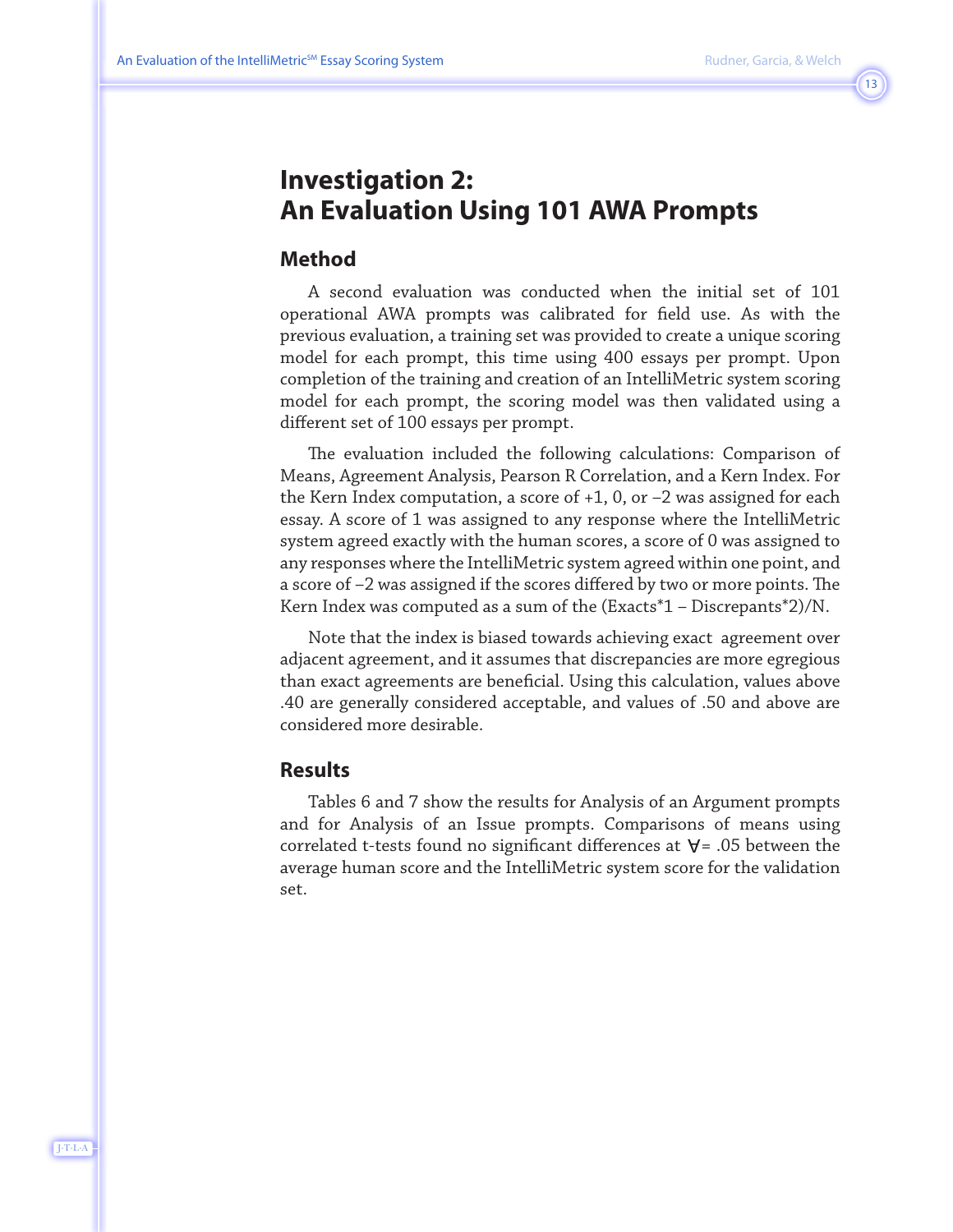#### **Argument Prompt ID Percent Exact Percent Adajecent Perfect + Adjacent Pearson Kern Index IM Mean IM S.D. Human Mean Human S.D.** 00001M | 49% | 45% | 94% | .79 | .37 | 3.92 | 1.11 | 3.85 | 1.34 00002M | 54% | 38% | 92% | .67 | .38 | 3.84 | .85 | 4.03 | 1.14 00003M | 51% | 47% | 98% | .81 | .47 | 3.97 | 1.08 | 3.96 | 1.25 00005M | 58% | 37% | 95% | .82 | .48 | 3.63 | 1.11 | 3.72 | 1.29 00008M | 52% | 45% | 97% | .73 | .46 | 4.06 | .98 | 4.12 | 1.13 00009M | 43% | 50% | 93% | .74 | .29 | 3.87 | 1.17 | 3.91 | 1.25 00021M | 57% | 40% | 97% | .77 | .51 | 3.88 | .97 | 3.98 | 1.09 00022M | 65% | 32% | 97% | .86 | .59 | 3.90 | 1.08 | 3.88 | 1.30 00023M | 60% | 37% | 97% | .84 | .54 | 3.79 | 1.13 | 3.92 | 1.28 00024M | 59% | 40% | 99% | .84 | .57 | 3.90 | 1.07 | 3.88 | 1.22 00026M | 50% | 50% | 100% | .82 | .50 | 3.82 | .97 | 3.86 | 1.22 00027M | 42% | 54% | 96% | .73 | .34 | 3.77 | 1.03 | 3.77 | 1.19 00029M | 54% | 45% | 99% | .81 | .52 | 3.91 | 1.03 | 3.90 | 1.19 00030M | 57% | 39% | 96% | .81 | .49 | 3.89 | 1.09 | 3.98 | 1.23 00031M | 52% | 43% | 95% | .81 | .42 | 3.71 | 1.15 | 3.64 | 1.35 00032M | 59% | 40% | 99% | .84 | .57 | 3.86 | 1.06 | 3.86 | 1.21 00033M | 49% | 46% | 95% | .77 | .39 | 3.77 | 1.06 | 3.89 | 1.24 00034M | 53% | 44% | 97% | .79 | .47 | 4.10 | 1.08 | 4.08 | 1.21 00035M | 59% | 39% | 98% | .78 | .55 | 3.98 | 1.03 | 4.10 | 1.09 00036M | 44% | 51% | 95% | .74 | .34 | 4.12 | 1.01 | 4.09 | 1.24 00037M | 48% | 49% | 97% | .78 | .42 | 3.81 | 1.04 | 3.90 | 1.25 00038M | 55% | 44% | 99% | .85 | .53 | 3.92 | 1.09 | 4.12 | 1.25 00039M | 61% | 36% | 97% | .83 | .55 | 3.95 | 1.06 | 4.03 | 1.22 00040M | 54% | 44% | 98% | .83 | .50 | 3.84 | 1.18 | 3.88 | 1.29 00041M | 42% | 51% | 93% | .69 | .28 | 3.95 | .96 | 3.81 | 1.25 00042M | 50% | 44% | 94% | .77 | .38 | 3.84 | 1.07 | 3.87 | 1.35 00043M | 65% | 33% | 98% | .89 | .61 | 3.69 | 1.29 | 3.78 | 1.38 00044M | 62% | 36% | 98% | .87 | .58 | 3.81 | 1.16 | 3.83 | 1.35 00045M | 57% | 39% | 96% | .84 | .49 | 3.72 | 1.17 | 3.85 | 1.32 00074M | 64% | 34% | 98% | .88 | .60 | 3.73 | 1.22 | 3.85 | 1.34 00075M | 60% | 35% | 95% | .83 | .50 | 3.87 | 1.29 | 3.87 | 1.33

### **Table 6: Argument Prompts: Comparison of Means**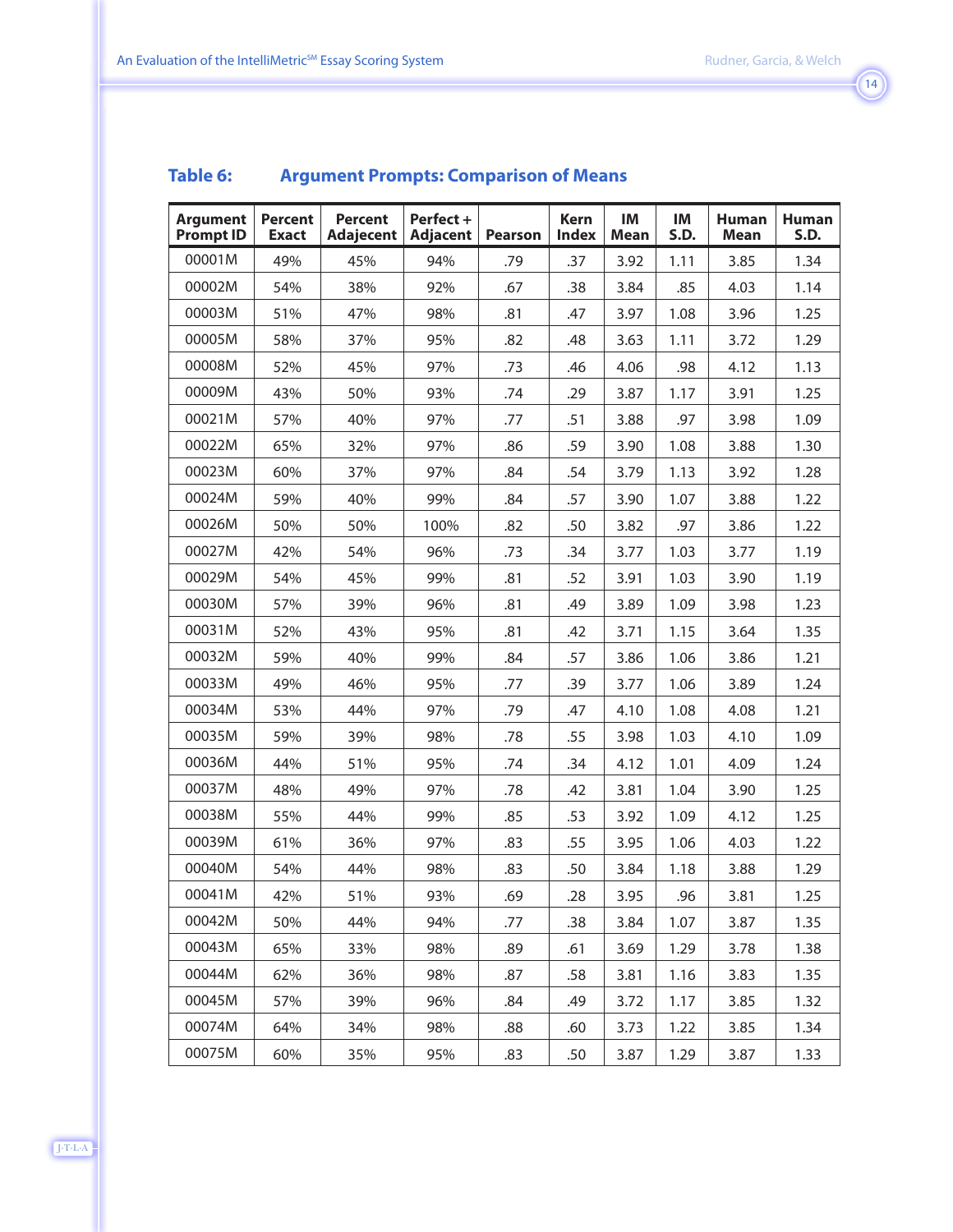| <b>Argument</b><br><b>Prompt ID</b> | <b>Percent</b><br><b>Exact</b> | <b>Percent</b><br><b>Adajecent</b> | Perfect +<br><b>Adjacent</b> | <b>Pearson</b> | <b>Kern</b><br><b>Index</b> | <b>IM</b><br><b>Mean</b> | IM<br>S.D. | <b>Human</b><br><b>Mean</b> | <b>Human</b><br>S.D. |
|-------------------------------------|--------------------------------|------------------------------------|------------------------------|----------------|-----------------------------|--------------------------|------------|-----------------------------|----------------------|
| 00076M                              | 59%                            | 36%                                | 95%                          | .84            | .49                         | 3.83                     | 1.18       | 3.83                        | 1.36                 |
| 00080M                              | 58%                            | 37%                                | 95%                          | .82            | .48                         | 3.82                     | 1.24       | 3.82                        | 1.34                 |
| 00081M                              | 46%                            | 48%                                | 94%                          | .78            | .34                         | 3.78                     | 1.11       | 3.74                        | 1.35                 |
| 00082M                              | 65%                            | 31%                                | 96%                          | .85            | .57                         | 3.68                     | 1.20       | 3.78                        | 1.35                 |
| 00083M                              | 58%                            | 39%                                | 97%                          | .84            | .52                         | 3.68                     | 1.25       | 3.68                        | 1.36                 |
| 00118M                              | 60%                            | 40%                                | 100%                         | .84            | .60                         | 4.07                     | 1.03       | 4.17                        | 1.14                 |
| 00124M                              | 58%                            | 40%                                | 98%                          | .86            | .54                         | 3.72                     | 1.27       | 3.85                        | 1.37                 |
| 00126M                              | 54%                            | 44%                                | 98%                          | .84            | .50                         | 3.88                     | 1.15       | 3.90                        | 1.32                 |
| 00129M                              | 47%                            | 47%                                | 94%                          | .76            | .35                         | 4.04                     | 1.07       | 4.00                        | 1.33                 |
| 00130M                              | 57%                            | 42%                                | 99%                          | .85            | .55                         | 3.91                     | 1.05       | 3.95                        | 1.28                 |
| 00132M                              | 61%                            | 38%                                | 99%                          | .89            | .59                         | 3.67                     | 1.23       | 3.75                        | 1.40                 |
| 00135M                              | 53%                            | 43%                                | 96%                          | .81            | .45                         | 3.75                     | 1.17       | 3.92                        | 1.23                 |
| 00138M                              | 65%                            | 35%                                | 100%                         | .91            | .65                         | 3.81                     | 1.26       | 3.76                        | 1.39                 |
| 00139M                              | 60%                            | 38%                                | 98%                          | .83            | .56                         | 3.88                     | 1.03       | 3.90                        | 1.21                 |
| 00144M                              | 55%                            | 41%                                | 96%                          | .76            | .47                         | 4.00                     | .85        | 3.97                        | 1.15                 |
| 00145M                              | 61%                            | 37%                                | 98%                          | .87            | .57                         | 3.79                     | 1.20       | 3.94                        | 1.30                 |
| 00146M                              | 53%                            | 41%                                | 94%                          | .78            | .41                         | 3.87                     | 1.16       | 3.78                        | 1.36                 |
| 00148M                              | 52%                            | 46%                                | 98%                          | .77            | .48                         | 3.95                     | .94        | 3.97                        | 1.15                 |

### **Table 6: Argument Prompts: Comparison of Means (continued)**

#### **Argument Prompt Summary**

| Exact Agreement Range:                  | 42% to 65% | Average: 60% |
|-----------------------------------------|------------|--------------|
| Perf + Adj Agreement Range: 92% to 100% |            | Average: 98% |
| Kern Index Range:                       | .28 to .65 | Average: .49 |
| Pearson R Correlation Range:            | .67 to .91 | Average: .81 |

J·T·L·A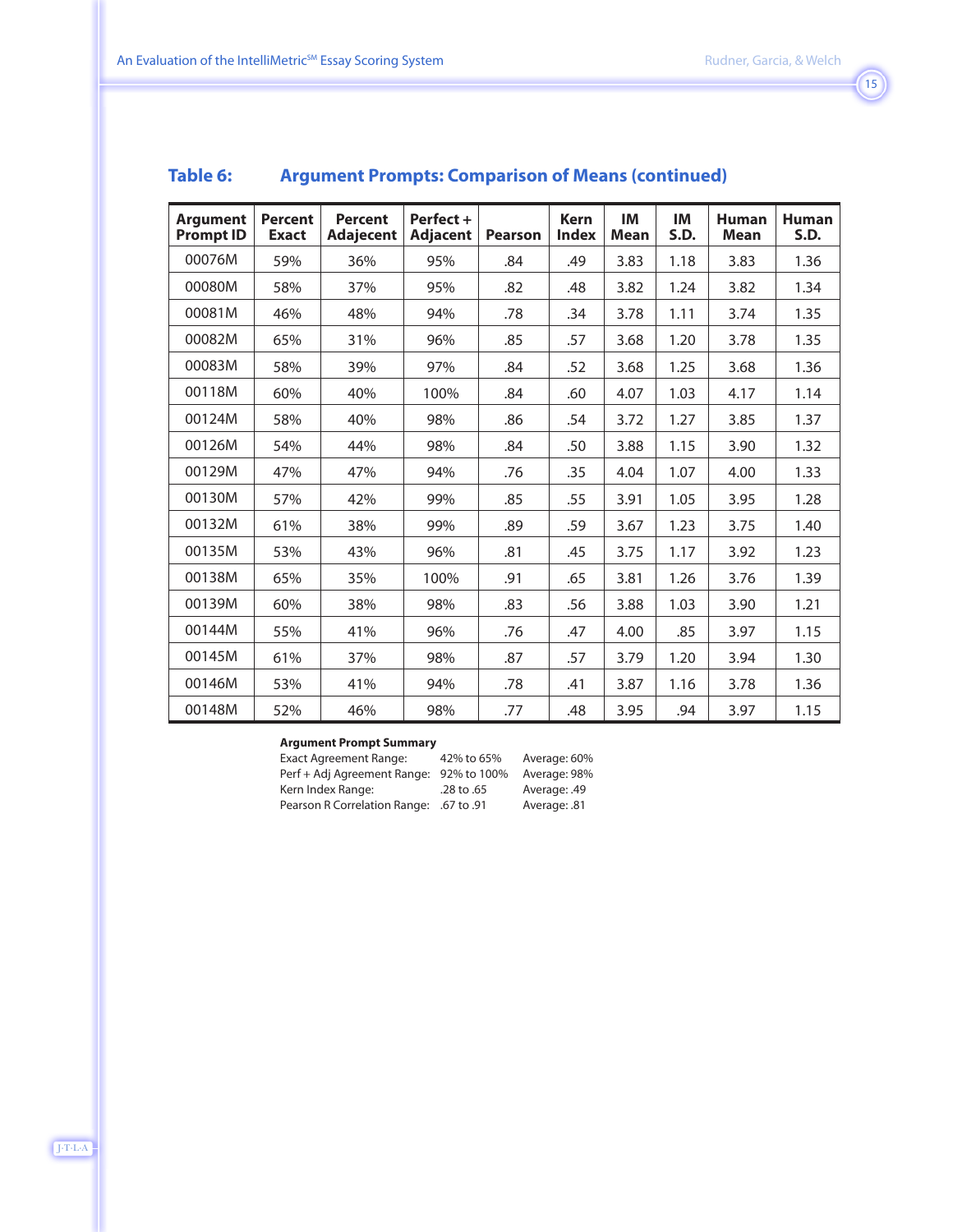| <b>Issue</b><br><b>Prompt ID</b> | <b>Percent</b><br><b>Exact</b> | <b>Percent</b><br>Adajecent | Perfect +<br><b>Adjacent</b> | <b>Pearson</b> | <b>Kern</b><br><b>Index</b> | IM<br><b>Mean</b> | IM<br>S.D. | <b>Human</b><br><b>Mean</b> | <b>Human</b><br>S.D. |
|----------------------------------|--------------------------------|-----------------------------|------------------------------|----------------|-----------------------------|-------------------|------------|-----------------------------|----------------------|
| 00010M                           | 55%                            | 40%                         | 95%                          | .74            | .45                         | 3.69              | .96        | 3.81                        | 1.13                 |
| 00011M                           | 60%                            | 39%                         | 99%                          | .81            | .58                         | 4.02              | .99        | 4.13                        | 1.10                 |
| 00013M                           | 58%                            | 40%                         | 98%                          | .86            | .54                         | 3.65              | 1.19       | 3.75                        | 1.35                 |
| 00015M                           | 58%                            | 40%                         | 98%                          | .81            | .54                         | 4.21              | 1.08       | 4.13                        | 1.16                 |
| 00017M                           | 64%                            | 32%                         | 96%                          | .83            | .56                         | 3.83              | 1.06       | 3.83                        | 1.23                 |
| 00018M                           | 61%                            | 39%                         | 100%                         | .86            | .61                         | 3.81              | 1.07       | 3.92                        | 1.22                 |
| 00019M                           | 50%                            | 47%                         | 97%                          | .74            | .44                         | 3.79              | .90        | 3.92                        | 1.13                 |
| 00020M                           | 66%                            | 29%                         | 95%                          | .81            | .56                         | 3.98              | 1.06       | 4.09                        | 1.16                 |
| 00046M                           | 60%                            | 39%                         | 99%                          | .87            | .58                         | 3.71              | 1.21       | 3.80                        | 1.32                 |
| 00047M                           | 54%                            | 45%                         | 99%                          | .85            | .52                         | 3.79              | 1.04       | 3.84                        | 1.33                 |
| 00048M                           | 58%                            | 40%                         | 98%                          | .85            | .54                         | 3.86              | 1.12       | 3.86                        | 1.33                 |
| 00049M                           | 69%                            | 31%                         | 100%                         | .91            | .69                         | 3.74              | 1.28       | 3.77                        | 1.36                 |
| 00050M                           | 62%                            | 36%                         | 98%                          | .88            | .58                         | 3.77              | 1.23       | 3.81                        | 1.39                 |
| 00051M                           | 64%                            | 34%                         | 98%                          | .87            | .60                         | 3.80              | 1.16       | 3.86                        | 1.31                 |
| 00052M                           | 57%                            | 43%                         | 100%                         | .87            | .57                         | 3.83              | 1.16       | 3.82                        | 1.31                 |
| 00053M                           | 63%                            | 35%                         | 98%                          | .85            | .59                         | 3.66              | 1.28       | 3.83                        | 1.36                 |
| 00054M                           | 74%                            | 25%                         | 99%                          | .92            | .72                         | 3.86              | 1.24       | 3.81                        | 1.32                 |
| 00055M                           | 62%                            | 36%                         | 98%                          | .85            | .58                         | 3.93              | 1.11       | 4.11                        | 1.20                 |
| 00056M                           | 49%                            | 47%                         | 96%                          | .73            | .41                         | 4.11              | 1.03       | 4.18                        | 1.12                 |
| 00057M                           | 54%                            | 45%                         | 99%                          | .81            | .52                         | 3.89              | 1.09       | 3.99                        | 1.24                 |
| 00058M                           | 55%                            | 44%                         | 99%                          | .80            | .53                         | 4.12              | 1.02       | 4.14                        | 1.15                 |
| 00059M                           | 65%                            | 31%                         | 96%                          | .81            | .57                         | 4.23              | 1.05       | 4.20                        | 1.15                 |
| 00060M                           | 58%                            | 38%                         | 96%                          | .79            | .50                         | 3.97              | 1.06       | 4.11                        | 1.13                 |
| 00061M                           | 58%                            | 42%                         | 100%                         | .83            | .58                         | 4.10              | 1.03       | 4.18                        | 1.14                 |
| 00062M                           | 53%                            | 44%                         | 97%                          | .80            | .47                         | 3.96              | 1.08       | 4.02                        | 1.22                 |
| 00063M                           | 53%                            | 46%                         | 99%                          | .79            | .51                         | 3.87              | .96        | 3.99                        | 1.12                 |
| 00065M                           | 64%                            | 35%                         | 99%                          | .83            | .62                         | 4.16              | 1.12       | 4.12                        | 1.16                 |
| 00066M                           | 51%                            | 47%                         | 98%                          | .82            | .47                         | 4.00              | 1.24       | 4.01                        | 1.23                 |
| 00067M                           | 48%                            | 50%                         | 98%                          | .77            | .44                         | 3.73              | .98        | 3.87                        | 1.16                 |
| 00068M                           | 49%                            | 49%                         | 98%                          | .48            | .45                         | 4.07              | 1.03       | 4.18                        | 1.17                 |
| 00069M                           | 67%                            | 33%                         | 100%                         | .91            | .67                         | 3.79              | 1.20       | 3.84                        | 1.36                 |
| 00070M                           | 69%                            | 28%                         | 97%                          | .88            | .63                         | 3.80              | 1.19       | 3.84                        | 1.31                 |

### **Table 7: Issue Prompts: Comparison of Means**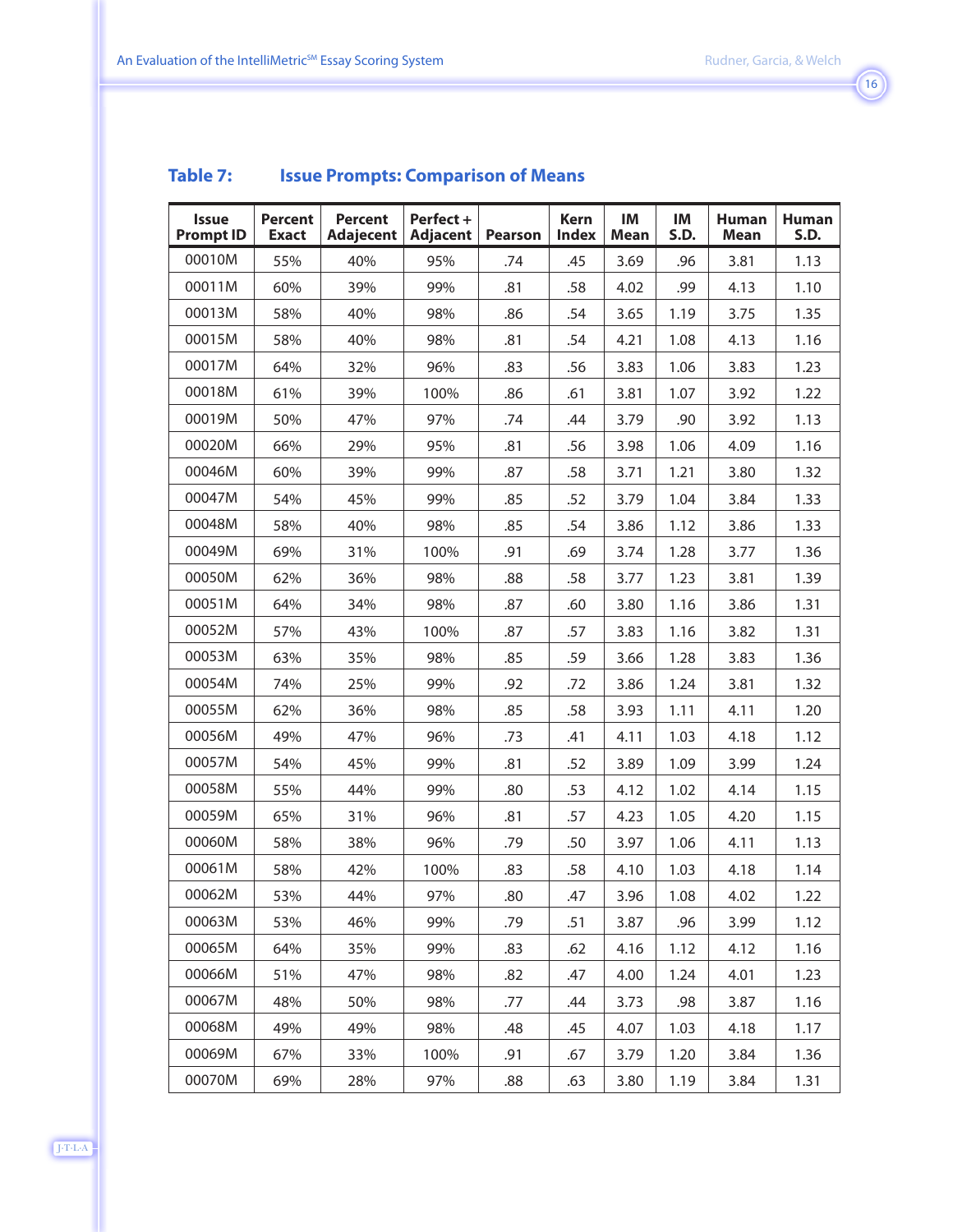| r. |  |
|----|--|
|    |  |

| <b>Issue</b><br><b>Prompt ID</b> | <b>Percent</b><br><b>Exact</b> | <b>Percent</b><br><b>Adajecent</b> | Perfect +<br><b>Adjacent</b> | <b>Pearson</b> | <b>Kern</b><br><b>Index</b> | IM<br><b>Mean</b> | IM<br>S.D. | <b>Human</b><br><b>Mean</b> | <b>Human</b><br><b>S.D.</b> |
|----------------------------------|--------------------------------|------------------------------------|------------------------------|----------------|-----------------------------|-------------------|------------|-----------------------------|-----------------------------|
| 00071M                           | 64%                            | 35%                                | 99%                          | .89            | .62                         | 3.74              | 1.28       | 3.79                        | 1.37                        |
| 00072M                           | 58%                            | 39%                                | 97%                          | .85            | .52                         | 3.83              | 1.29       | 3.86                        | 1.33                        |
| 00073M                           | 65%                            | 32%                                | 97%                          | .88            | .59                         | 3.66              | 1.19       | 3.76                        | 1.36                        |
| 00077M                           | 68%                            | 31%                                | 99%                          | .91            | .66                         | 3.72              | 1.27       | 3.81                        | 1.38                        |
| 00078M                           | 60%                            | 38%                                | 98%                          | .86            | .56                         | 3.72              | 1.15       | 3.82                        | 1.33                        |
| 00079M                           | 67%                            | 33%                                | 100%                         | .92            | .67                         | 3.66              | 1.34       | 3.79                        | 1.37                        |
| 00084M                           | 80%                            | 19%                                | 99%                          | .94            | .78                         | 3.71              | 1.29       | 3.76                        | 1.35                        |
| 00085M                           | 65%                            | 34%                                | 99%                          | .89            | .63                         | 3.78              | 1.21       | 3.80                        | 1.32                        |
| 00086M                           | 70%                            | 29%                                | 99%                          | .91            | .68                         | 3.79              | 1.37       | 3.80                        | 1.33                        |
| 00087M                           | 63%                            | 37%                                | 100%                         | .89            | .63                         | 3.80              | 1.19       | 3.83                        | 1.33                        |
| 00119M                           | 54%                            | 46%                                | 100%                         | .89            | .54                         | 3.44              | 1.26       | 3.72                        | 1.38                        |
| 00120M                           | 60%                            | 38%                                | 98%                          | .78            | .56                         | 3.78              | .93        | 3.92                        | 1.04                        |
| 00125M                           | 56%                            | 42%                                | 98%                          | .80            | .52                         | 4.18              | 1.09       | 4.26                        | 1.15                        |
| 00128M                           | 54%                            | 45%                                | 99%                          | .85            | .52                         | 3.76              | 1.13       | 3.77                        | 1.31                        |
| 00131M                           | 63%                            | 36%                                | 99%                          | .88            | .61                         | 3.74              | 1.29       | 3.78                        | 1.32                        |
| 00133M                           | 67%                            | 30%                                | 97%                          | .88            | .61                         | 4.13              | 1.00       | 4.14                        | 1.17                        |
| 00137M                           | 56%                            | 43%                                | 99%                          | .85            | .54                         | 3.73              | 1.04       | 3.78                        | 1.30                        |
| 00140M                           | 54%                            | 45%                                | 99%                          | .79            | .52                         | 3.88              | .96        | 3.99                        | 1.12                        |
| 00143M                           | 56%                            | 41%                                | 97%                          | .76            | .50                         | 4.00              | 1.00       | 4.13                        | 1.07                        |
| 00149M                           | 63%                            | 35%                                | 98%                          | .88            | .59                         | 3.75              | 1.19       | 3.84                        | 1.34                        |

### **Table 7: Issue Prompts: Comparison of Means (continued)**

#### **Issue Prompt Summary**

Exact Agreement Range: 48% to 80% Average: 55% Perf + Adj Agreement Range: 95% to 100% Average: 97% Kern Index Range: .41 to .78 Average: .57 Pearson R Correlation Range: .73 to .94 Average: .84

### **Findings from Investigation 2**

Exact agreement ranged from 42% to 80% with an average agreement of 58%. Perfect + Adjacent rates ranged from 92% to 100% with an average agreement of 97%. The average Kern index across the Issue and Argument prompts was .53, with an index range of .28 to .78. Pearson R correlations of agreement between human raters and the IntelliMetric system averaged .83, with a range of .67 to .94.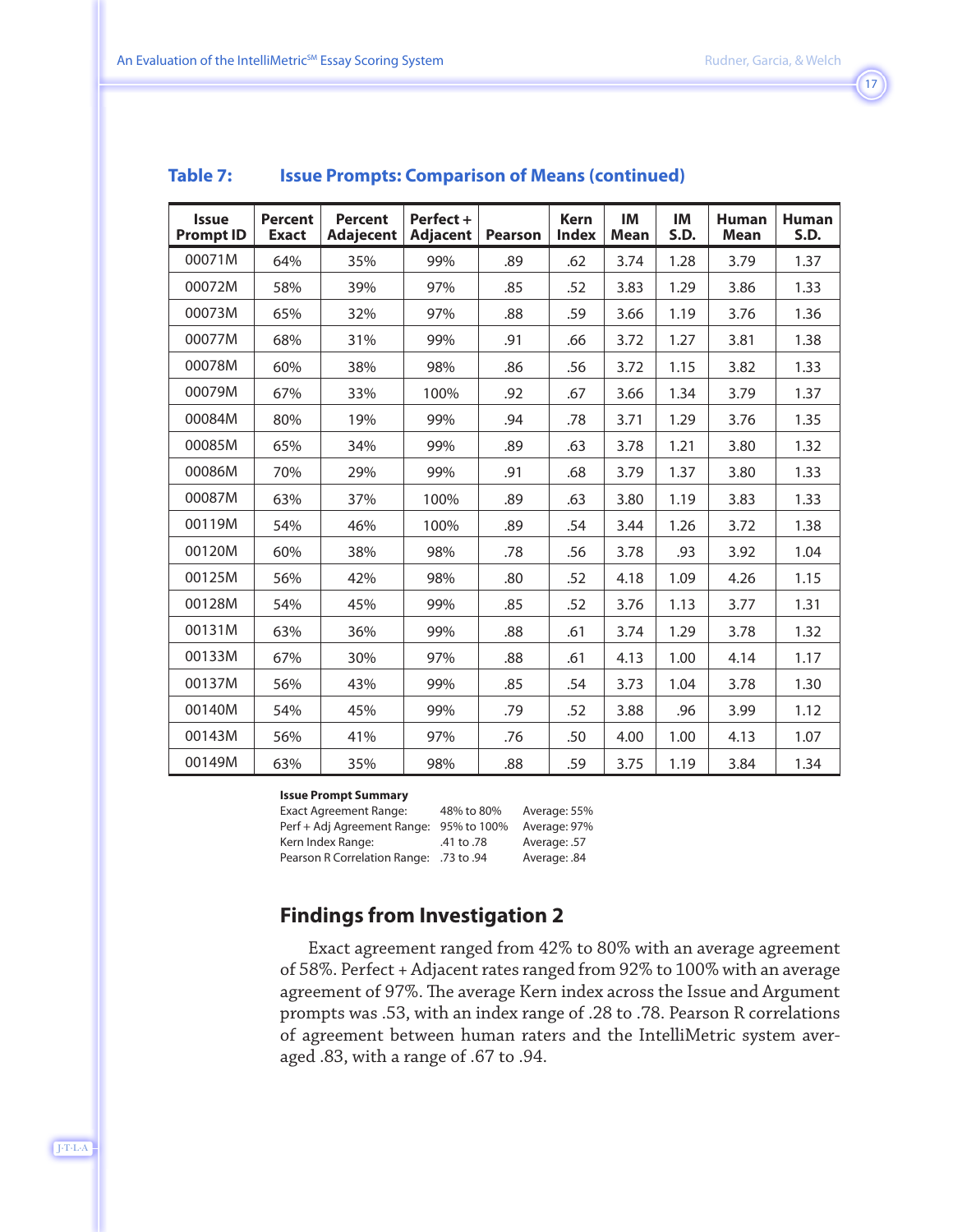These results confirmed findings from the previous study using only six prompts: The Vantage IntelliMetric system automated scoring system consistently calculates scores, closely matching those provided by human raters and producing reliable perfect and adjacent agreement statistics for GMAT essays. A slightly stronger match was reported for Issue prompt data than for Argument prompt data in relation to scores calculated by human raters, but concern regarding possible upward bias using the IntelliMetric system noted in Investigation 1 may be unfounded. Here, the mean differences between the IntelliMetric system and human raters fluctuate in both directions.

# **Discussion**

In concept, a functioning model replicates the scores that would have been provided by all the human raters used in the calibration essay. Thus, a functioning model should be more accurate than the usual one or two human raters who typically assign scores. The issue, however, is how one defines a validated functioning model. The comparison data in this study involved only two or three human raters for each essay. One never knows if the human or computer is more accurate. Nevertheless, one should expect the automated essay scoring models and humans raters to substantially agree and one should expect high correlations between machineand human-produced scores. That is what we consistently found with the IntelliMetric system.

The first investigation with six prompts did raise a question concerning possible systematic bias in the scores provided by the IntelliMetric system. GMAC and ACT could certainly live with the small magnitude of the bias, if there was indeed systematic bias; the effect sizes were in the .08 to .15 range. The second study, with 101 prompts, greatly reduced concern for systemic bias, however. No systematic bias was observed.

This evaluation found the IntelliMetric system to be an extremely effective automated essay scoring tool. GMAC will use the IntelliMetric system to validate scores provided by human raters.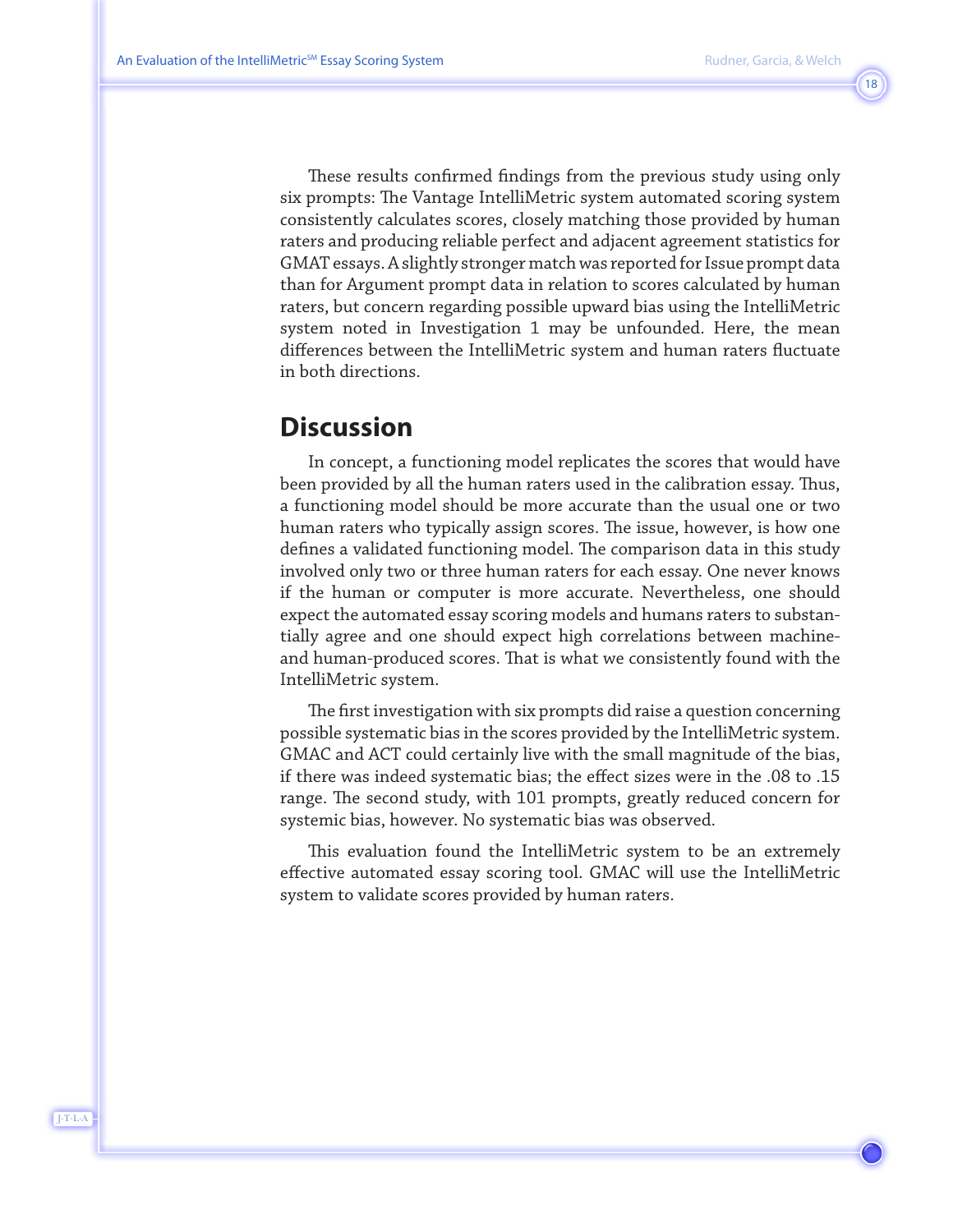## **Endnotes**

- 1 The views and opinions expressed in this paper are those of the authors and do not necessarily reflect those of the authors' institutions.
- 2 This articles was published with permission from the Graduate Management Admission Council®. An earlier version of this paper was presented by Lawrence M. Rudner and Catherine Welch at the Annual Meeting of the National Council on Measurement in Education, Montreal, Canada, April 12–14, 2005.
- 3 ACT™ is a trademark of ACT, Inc. AOL® is a registered trademark of American Online, Inc. Apple® is a registered trademark of Apple Computers, Inc. Codie® is a registered trademark of the Software and Information Industry Association e-rater® and ETS® are registered trademarks of the Educational Testing Service® (ETS®). GMAC®, GMAT®, Graduate Management Admission Council®, Graduate Management Admission Test® are registered trademarks of the Graduate Management Admission Council® (GMAC®). IntelliMetric<sup>SM</sup> and My Access! are trademarks of Vantage Technologies Knowledge Assessment, L.L.C. Microsoft® is a registered trademark of Microsoft Corporation. Sun Microsystems is a registered trademark of Sun Microsystems, Inc.

# **References**

- ACT (2004). Evaluation of the GMAT® AWA Item Bank. Internal report to the Graduate Management Admission Council, August 31, 2004.
- Calfee, R. (2000). To grade or not to grade. *IEEE Intelligent Systems, 15*(5), 35–37. Available: http://www.knowledgetechnologies.com/ presskit/KAT\_IEEEdebate.pdf
- Elliot, S. & Mikulas, C. (2004). The impact of MY Access!™ use on student writing performance: A technology overview and four studies from across the nation. Paper presented at the Annual Meeting of the National Council on Measurement in Education, April 12–16, 2004, San Diego, CA.
- Haswell, R.H. (Jan, 2005). Machine Scoring of Essays: A Bibliography. Available: http://comppile.tamucc.edu/machinescoringbib
- Iowa State Daily (1999). Fight the future of computer grading. Staff editorial, Feb 18, 1999. Available: http://Highbeam.com
- McCallum, A., Rosenfeld, R., & Mitchell, T. (1998). Improving text classification by shrinkage in a hierarchy of classes. In ICML–98, 1998. Available: http://citeseer.nj.nec.com/mccallum98improving. html

Mitchell, T. (1997). *Machine Learning*. WCB/McGraw-Hill.

Myford, C.M. (2004). Book Review – Automated Essay Scoring: A Cross-Disciplinary Perspective, Mark D. Shermis and Jill C. Burstein, editors. *Journal of Applied Measurement, 5*(1), 111–114.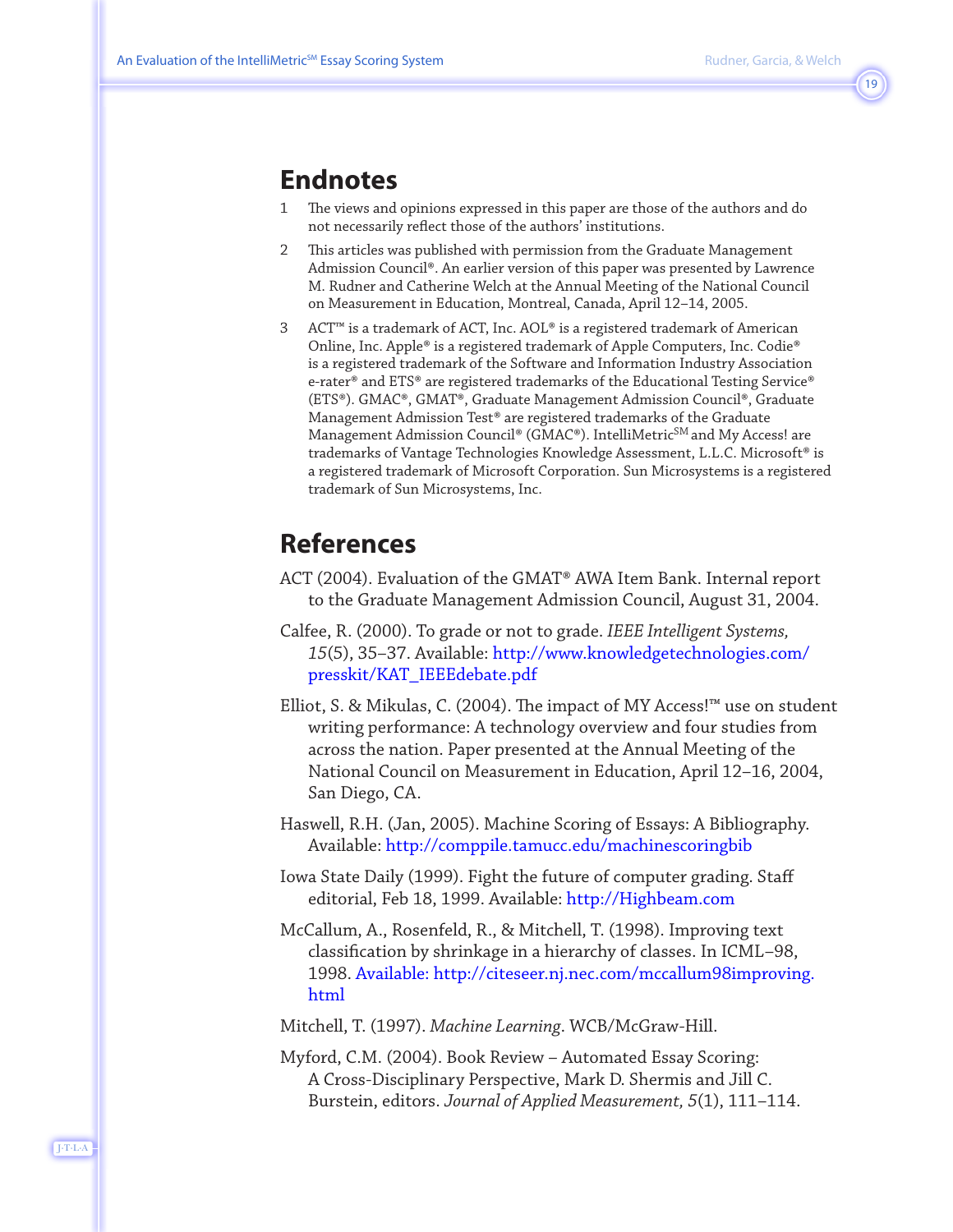- Rudner, L.M. (2004). Book Review Automated Essay Scoring: A Cross-Disciplinary Perspective, Mark D. Shermis and Jill C. Burstein, editors. *Computational Linguistics. 30*(2), June 2004
- Rudner, L.M. & Liang, T. (2002). Automated essay scoring using Bayes' theorem. *Journal of Technology, Learning, and Assessment, 1*(2). Available: http://www.bc.edu/research/intasc/jtla/journal/v1n2. shtml
- Shermis, M. & Burstein, J. eds. 2003. Automated Essay Scoring: A Cross-Disciplinary Perspective. Hillsdale, N.J.: Lawrence Erlbaum Associates.
- Talento-Miller, E. & Rudner, L.M. (2005). *VSS Summary Report for 1997–2004* (RR–05–06). McLean, Virginia: Graduate Management Admission Council®.
- Valenti, S., Neri F., & Cucchiarelli, A. (2003). An Overview of Current Research on Automated Essay Grading. *Journal of Information Technology Education* Volume 2, 2003. Available: http://jite.org/ documents/Vol2/v2p319-330-30.pdf,
- Vantage Learning (2005, March). IntelliMetric<sup>SM</sup> Modeling of 101 Operational Graduate Management Admission Test Prompts Summary Report. Newtown, PA.

J·T·L·A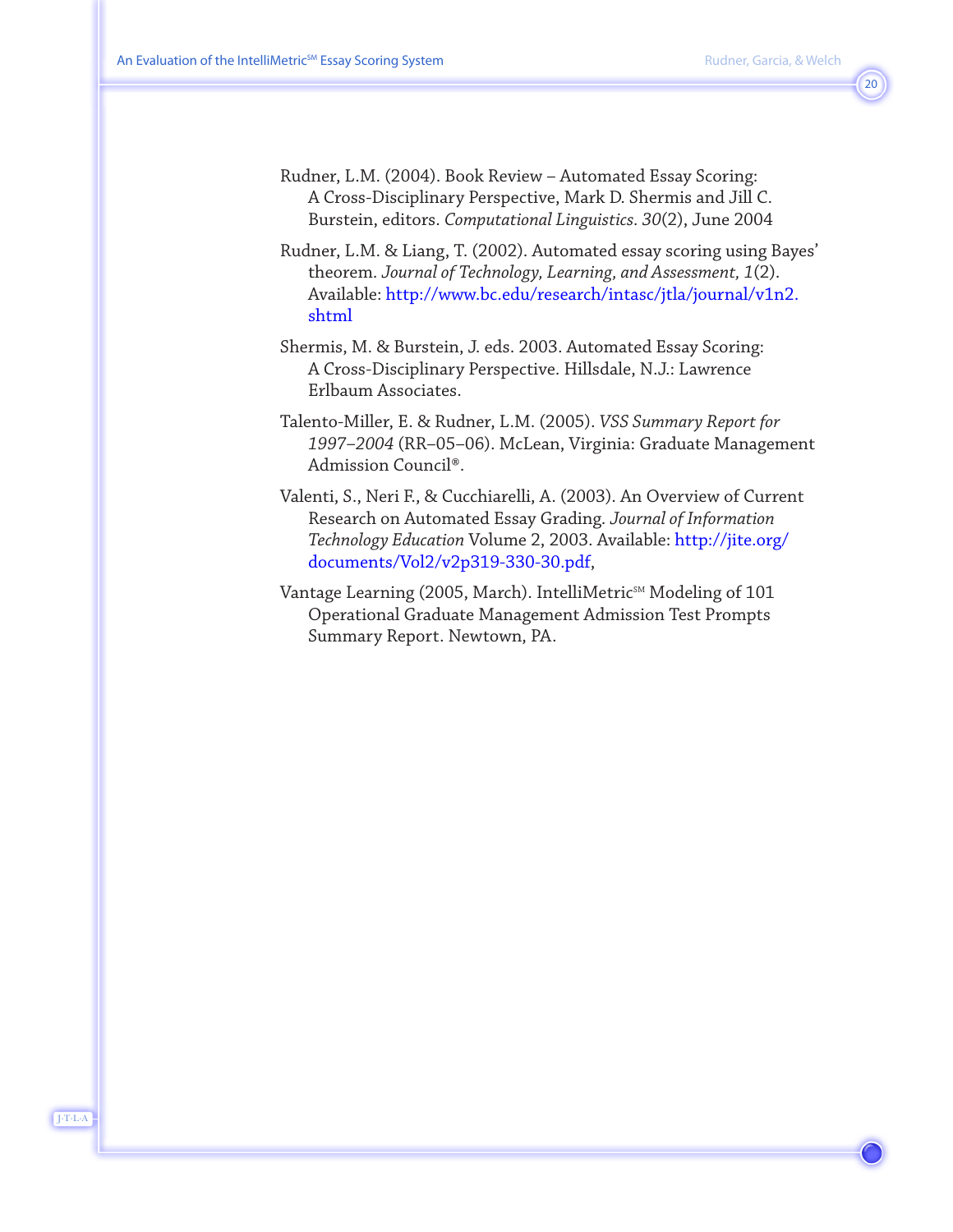# **Author Biographies**

- Lawrence M. Rudner is the Vice President for Research and Development at the Graduate Management Admission Council.
- Veronica Garcia is the Research Writer/Editor in the Research and Development Department of the Graduate Management Admission Council.
- Catherine Welch is an Assistant Vice President of Assessment Innovations at ACT, Inc.

J·T·L·A